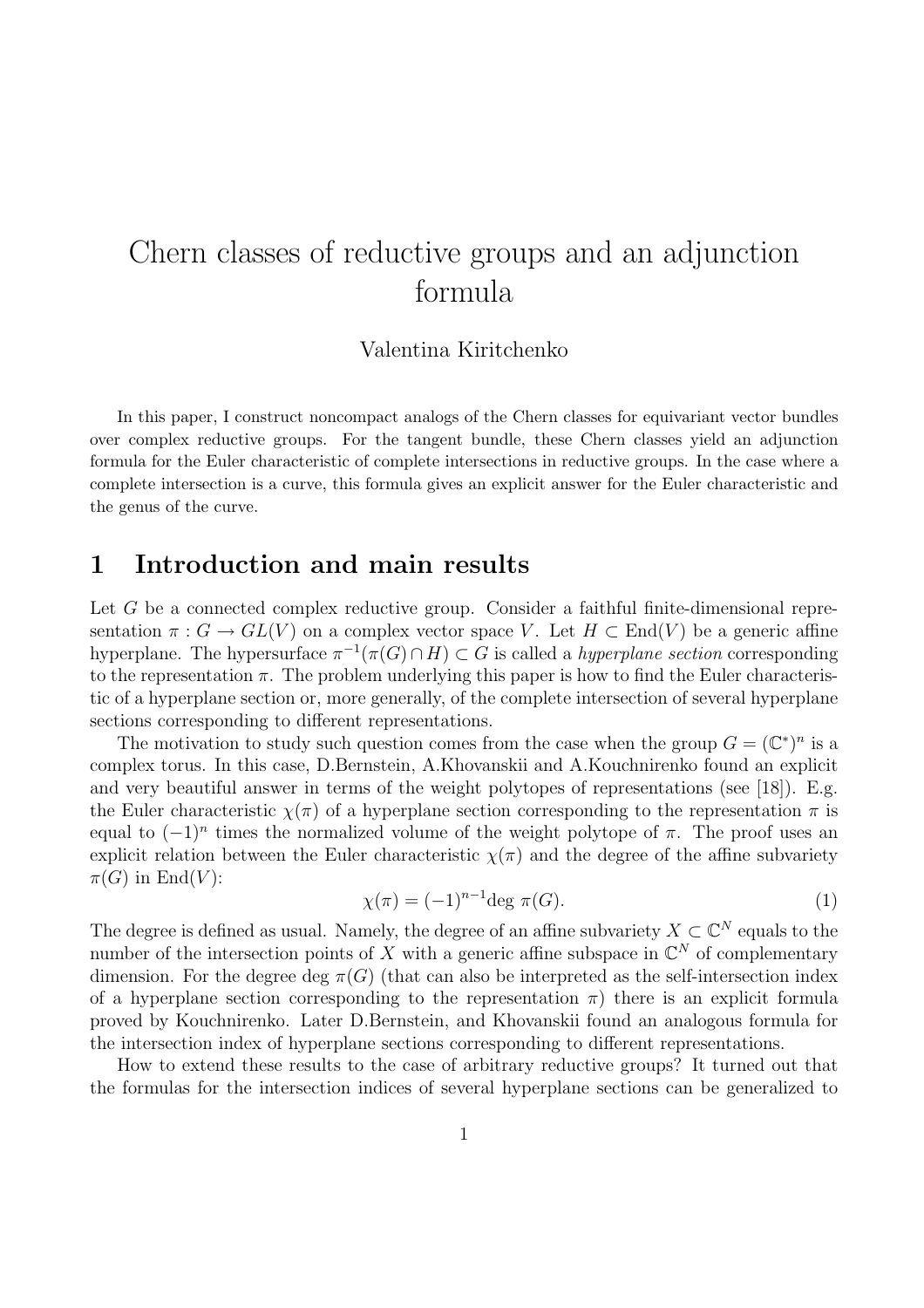reductive groups and, more generally, to spherical homogeneous spaces. For reductive groups, this was done by B.Kazarnovskii [17]. Later, M.Brion established an analogous result for all spherical homogeneous spaces [4]. For reductive groups, the Brion–Kazarnovskii theorem allows to compute explicitly the intersection index of  $n$  generic hyperplane sections corresponding to different representations. The precise definition of the intersection index is given in Section 2.

However, when G is an arbitrary reductive group, it is no longer true that  $\chi(\pi)$  =  $(-1)^{n-1}\deg \pi(G)$ . K.Kaveh computed explicitly  $\chi(\pi)$  and deg  $\pi(G)$  for all representations  $\pi$  of  $SL_2(\mathbb{C})$ . His computation shows that, in general, there is a discrepancy between these two numbers. Kaveh also listed some special representations of reductive groups, for which these numbers still coincide [16].

In this paper, I will present a formula that, in particular, generalizes formula (1) to the case of arbitrary reductive groups. To do this I will construct algebraic subvarieties  $S_i \subset G$ , whose degrees fill the gap between the Euler characteristic and the degree. My construction is similar to one of the classical constructions of the Chern classes of a vector bundle in the compact setting (Subsection 3.1). The subvarieties  $S_i$  can be thought of as Chern classes of the tangent bundle of G. I will also construct Chern classes of more general equivariant vector bundles over G (Subsection 3.2). These Chern classes are in many aspects similar to the usual Chern classes of compact manifolds. There is an analog of the cohomology ring for G, where the Chern classes of equivariant bundles live. This analog is the ring of conditions constructed by C.De Concini and C.Procesi [10, 8](see Section 2 for a reminder). It is useful in solving enumerative problems. In particular, the intersection product in this ring is well-defined.

I now formulate the main results. Denote by  $n$  and  $k$  the dimension and the rank of  $G$ , respectively. Recall that the rank is the dimension of a maximal torus in  $G$ . Denote by  $[S_1], \ldots, [S_n]$  the Chern classes of the tangent bundle of G as elements of the ring of conditions, and denote by  $S_1, \ldots, S_n$  subvarieties representing these classes. In the case of the tangent bundle, it turns out (see Lemma 3.6) that the the higher Chern classes  $[S_{n-k+1}], \ldots, [S_n]$  vanish. E.g. if G is a torus, then all Chern classes  $[S_i]$  vanish.

Let  $H_1, \ldots, H_m$  be a *generic* collection of m hyperplane sections corresponding to faithful representations  $\pi_1, \ldots, \pi_m$  of the group G (for the precise meaning of "generic" see Subsection 4.3). Then the following theorem holds.

**Theorem 1.1.** The Euler characteristic of the complete intersection  $H_1 \cap \ldots \cap H_m$  is equal to the term of degree n in the expansion of the following product:

$$
(1+S_1+\ldots+S_{n-k})\cdot \prod_{i=1}^m H_i(1+H_i)^{-1}.
$$

The product in this formula is the intersection product in the ring of conditions.

This is very similar to the classical adjunction formula in compact setting.

In particular, the Euler characteristic of just one hyperplane section corresponding to a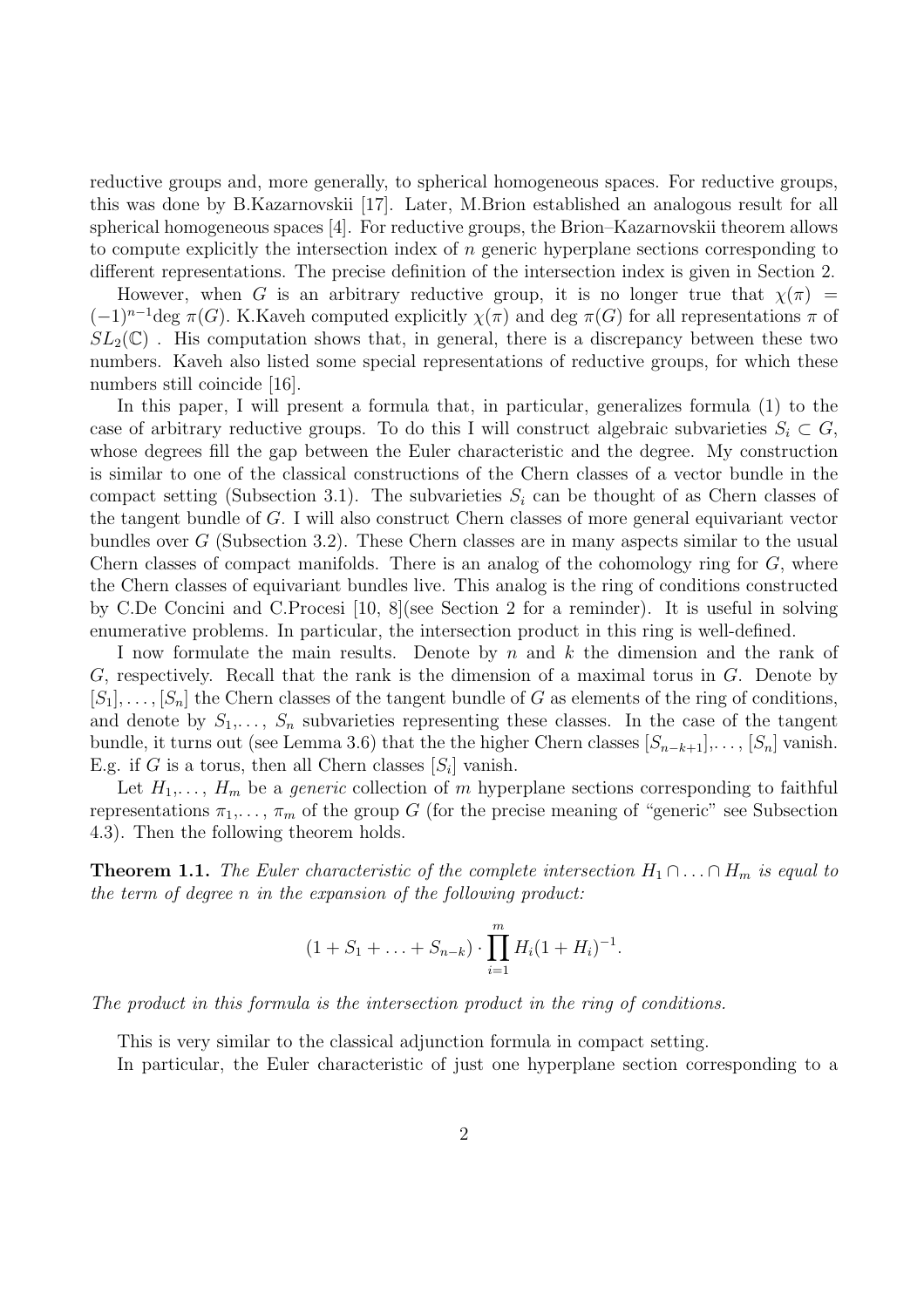representation  $\pi$  is equal to the following alternating sum. Put  $S_0 = G$ . Then

$$
\chi(\pi) = \sum_{i=0}^{n-k} (-1)^{n-i-1} \deg \pi(S_i).
$$

The latter formula may have applications in the theory of generalized hypergeometric equations. In the torus case, I.Gelfand, M.Kapranov and A.Zelevinsky showed that the Euler characteristic  $\chi(\pi)$  gives the number of integral solutions of the generalized hypergeometric system associated with the representation  $\pi$  [13]. A similar system can be associated with the representation  $\pi$ of any reductive group [15]. In the reductive case, the number of integral solutions of such a system is also likely to coincide with  $\chi(\pi)$ .

The proof of Theorem 1.1 is similar to the proof by Khovanskii [18] in the torus case. Namely, Theorem 1.1 follows from the adjunction formula applied to the closure of a complete intersection in a suitable regular compactification of  $G$  (see Subsection 4.3). The key ingredient is a description of the tangent bundles of regular compactifications due to Ehlers [11] and Brion [5]. This description is outlined in Subsection 4.2.

The remaining problem is to describe the Chern classes  $[S_1], \ldots, [S_{n-k}]$  so that their intersection indices with hyperplane sections may be computed explicitly. So far there is such a description for the first and the last Chern classes (see Subsection 3.3). Namely,  $[S_1]$  is the class of a generic hyperplane section corresponding to the irreducible representation with the highest weight  $2\rho$ . Here  $\rho$  is the sum of all fundamental weights of G. This description follows from a result of A.Rittatore [25] concerning the first Chern class of reductive group compactifications. The last Chern class  $[S_{n-k}]$  is up to a scalar multiple the class of a maximal torus in G. There is a hope that the intersection indices of other Chern classes  $S_i$  with hyperplane sections can also be computed using a formula similar to the Brion–Kazarnovskii formula.

If a complete intersection is a curve, i.e.  $m = n - 1$ , then the formula of Theorem 1.1 involves only the first Chern class  $[S_1]$ . In this case, the computation of  $[S_1]$  together with the Brion–Kazarnovskii formula allows us to compute explicitly the Euler characteristic and the genus of a curve in G in terms of the weight polytopes of  $\pi_1, ..., \pi_m$  (see Corollaries 4.8 and 4.9, Subsection 4.3). Note that these two numbers completely describe the topological type of a curve.

Most of the constructions and results of this paper can be extended without any change to the case of arbitrary spherical homogeneous spaces. This is discussed in Section 5.

I am very grateful to Mikhail Kapranov and Askold Khovanskii for numerous stimulating discussions and suggestions. I would like to thank Kiumars Kaveh for useful discussions and Michel Brion for valuable remarks on the first version of this paper. I am also grateful to the referee for many useful remarks and comments.

Part of the results of this paper were included into my PhD thesis at the University of Toronto [19].

Throughout this paper, whenever a group action is mentioned, it is always assumed that a complex algebraic group acts on a complex algebraic variety by algebraic automorphisms. In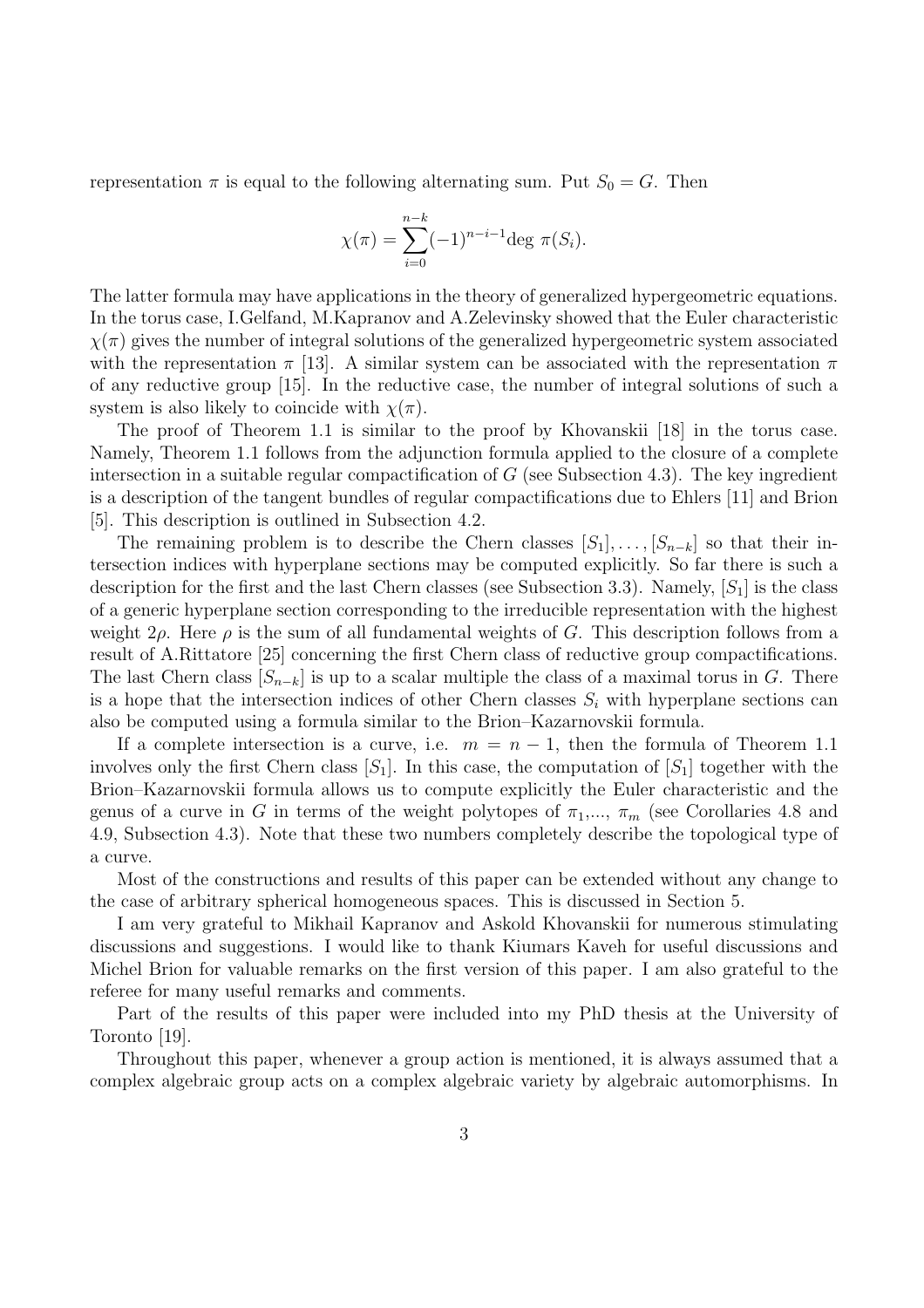particular, by a homogeneous space for a group I will always mean the quotient of the group by some closed algebraic subgroup.

The following remarks concern notations. In this paper, the term equivariant (e.g. equivariant compactification, bundle, etc.) will always mean equivariant under the action of the doubled group  $G \times G$ , unless otherwise stated. The Lie algebra of G is denoted by  $\mathfrak{g}$ . I also fix an embedding  $G \subset GL(W)$  for some vector space W. Then for  $g \in G$  and  $A \in \mathfrak{g}$ , notation Ag and  $qA$  mean the product of linear operators in  $End(W)$ .

## 2 Equivariant compactifications and the ring of conditions

This section contains some well-known notions and theorems, which will be used in the sequel. First, I define the notion of spherical action and describe equivariant compactifications of reductive groups following [9], [15] and [26]. Then I state Kleiman's transversality theorem [20] and recall the definition of the ring of conditions [10, 8].

**Spherical action.** Reductive groups are partial cases of more general *spherical* homogeneous spaces. They are defined as follows. Let  $G$  be a connected complex reductive group, and let M be a homogeneous space under G. The action of G on M is called *spherical*, if a Borel subgroup of G has an open dense orbit in M. In this case, the homogeneous space M is also called spherical. An important and very useful property, which characterizes a spherical homogeneous space  $M$ , is that any compactification of  $M$  equivariant under the action of  $G$ contains only a finite number of orbits [21].

There is a natural action of the group  $G \times G$  on G by left and right multiplications. Namely, an element  $(g_1, g_2) \in G \times G$  maps an element  $g \in G$  to  $g_1gg_2^{-1}$ . This action is spherical as follows from the Bruhat decomposition of G with respect to some Borel subgroup. Thus the group G can be considered as a spherical homogeneous space of the doubled group  $G \times$ G with respect to this action. For any representation  $\pi : G \to GL(V)$  this action can be extended straightforwardly to the action of  $\pi(G) \times \pi(G)$  on the whole End(V) by left and right multiplications. I will call such actions *standard*.

**Equivariant compactifications.** With any representation  $\pi$  one can associate the following compactification of  $\pi(G)$ . Take the projectivization  $\mathbb{P}(\pi(G))$  of  $\pi(G)$  (i.e. the set of all lines in  $\text{End}(V)$  passing through a point of  $\pi(G)$  and the origin), and then take its closure in  $\mathbb{P}(\text{End}(V))$ . We obtain a projective variety  $X_\pi \subset \mathbb{P}(\text{End}(V))$  with a natural action of  $G \times G$  coming from the standard action of  $\pi(G) \times \pi(G)$  on End(V). Below I will list some important properties of this variety.

Assume that  $\mathbb{P}(\pi(G))$  is isomorphic to G. Fix a maximal torus  $T \subset G$ . Let  $L_T$  be its character lattice. Consider all weights of the representation  $\pi$ , i.e. all characters of the maximal torus T occurring in  $\pi$ . Take their convex hull  $P_{\pi}$  in  $L_T \otimes \mathbb{R}$ . Then it is easy to see that  $P_{\pi}$  is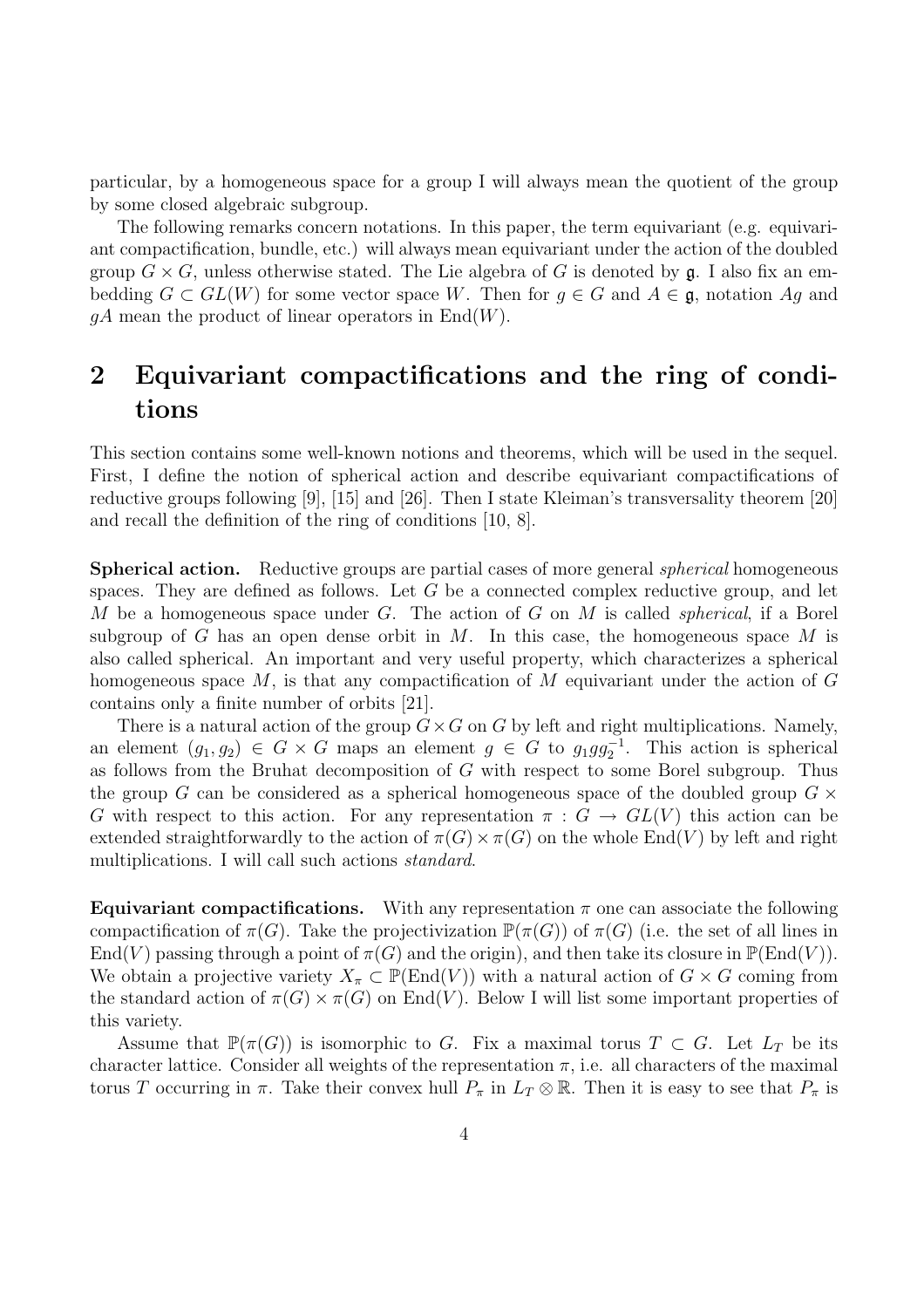a polytope invariant under the action of the Weyl group of  $G$ . It is called the *weight polytope* of the representation  $\pi$ . The polytope  $P_{\pi}$  contains information about the compactification  $X_{\pi}$ .

**Theorem 2.1.** 1) ([26], Proposition 8) The subvariety  $X_{\pi}$  consists of a finite number of  $G \times G$ orbits. These orbits are in one-to-one correspondence with the orbits of the Weyl group acting on the faces of the polytope  $P_{\pi}$ .

2) Let  $\sigma$  be another representation of G. The normalizations of subvarieties  $X_{\pi}$  and  $X_{\sigma}$  are isomorphic if and only if the normal fans corresponding to the polytopes  $X_{\pi}$  and  $X_{\sigma}$  coincide. If the first fan is a subdivision of the second, then there exists an equivariant map from the normalization of  $X_{\pi}$  to  $X_{\sigma}$ , and vice versa.

The second part of Theorem 2.1 follows from the general theory of spherical varieties (see [21], Theorem 5.1) combined with the description of compactifications  $X_{\pi}$  via colored fans (see [26], Sections 7, 8).

In particular, suppose that the group G is of adjoint type, i.e. the center of G is trivial. Let  $\pi$ be an irreducible representation of  $G$  with a strictly dominant highest weight. It is proved in [9] that the corresponding compactification  $X_{\pi}$  of the group G is always smooth and, hence, does not depend on the choice of a highest weight. Indeed, the normal fan of the weight polytope  $P_{\pi}$ coincides with the fan of the Weyl chambers and their faces, so the second part of Theorem 2.1 applies. This compactification is called the wonderful compactification and is denoted by  $X_{can}$ . It was introduced by De Concini and Procesi [9]. The boundary divisor  $X_{can} \setminus G$  is a divisor with normal crossings. There are k orbits  $\mathcal{O}_1, \ldots, \mathcal{O}_k$  of codimension one in  $X_{can}$ . The other orbits are obtained as the intersections of the closures  $\overline{\mathcal{O}}_1,\ldots,\overline{\mathcal{O}}_k$ . More precisely, to any subset  $\{i_1, i_2, \ldots, i_m\} \subset \{1, \ldots, k\}$  there corresponds an orbit  $\overline{\mathcal{O}}_{i_1} \cap \overline{\mathcal{O}}_{i_2} \cap \ldots \cap \overline{\mathcal{O}}_{i_m}$  of codimension m. So the number of orbits equals to  $2^k$ . There is a unique closed orbit  $\overline{\mathcal{O}}_1 \cap \ldots \cap \overline{\mathcal{O}}_k$ , which is isomorphic to the product of two flag varieties  $G/B \times G/B$ . Here B is a Borel subgroup of G.

Compactifications of a reductive group arising from its representations are examples of more general equivariant compactifications of the group. A compact complex algebraic variety with an action of  $G \times G$  is called an *equivariant compactification* of G if it satisfies the following conditions. First, it contains an open dense orbit isomorphic to G. Second, the action of  $G \times G$ on this open orbit coincides with the standard action by left and right multiplications.

The ring of conditions. The following theorem gives a tool to define the intersection index on a noncompact group, or more generally, on a homogeneous space. Recall that two irreducible algebraic subvarieties  $Y_1$  and  $Y_2$  of an algebraic variety X are said to have proper intersection if either their intersection  $Y_1 \cap Y_2$  is empty or all irreducible components of  $Y_1 \cap Y_2$  have dimension dim  $Y_1$  + dim  $Y_2$  – dim X.

**Theorem 2.2.** (Kleiman's transversality theorem) [20] Let H be a connected algebraic group, and let M be a homogeneous space under H. Take two algebraic subvarieties  $X, Y \subset M$ . Denote by qX the left translate of X by an element  $q \in H$ . There exists an open dense subset of H such that for all elements g from this subset the intersection  $gX \cap Y$  is proper. If X and Y are smooth, then  $qX \cap Y$  is transverse for general  $q \in H$ .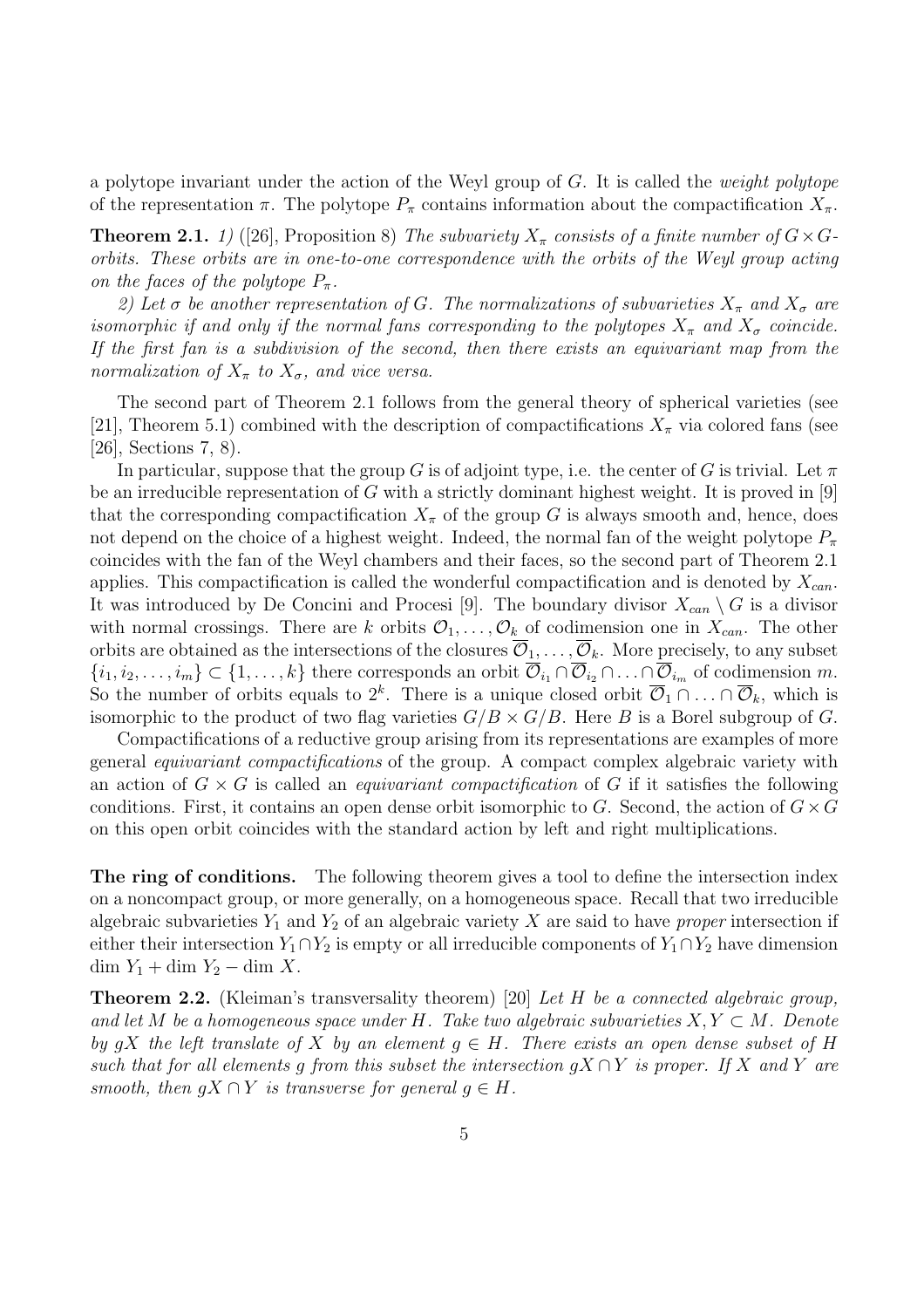In particular, if X and Y have complementary dimensions (but are not necessarily smooth), then for almost all g the translate  $gX$  intersects Y transversally at a finite number of points, and this number does not depend on g.

If X and Y have complementary dimensions, define the *intersection index*  $(X, Y)$  as the number  $\#(qX \cap Y)$  of the intersection points for a generic  $q \in H$ . If one is interested in solving enumerative problems, then it is natural to consider algebraic subvarieties of M up to the following equivalence. Two subvarieties  $X_1, X_2$  of the same dimension are equivalent if and only if for any subvariety Y of complementary dimension the intersection indices  $(X_1, Y)$  and  $(X_2, Y)$  coincide. This relation is similar to the numerical equivalence in algebraic geometry (see [12], Chapter 19). Consider all formal linear combinations of algebraic subvarieties of M modulo this equivalence relation. Then the resulting group  $C^*(M)$  is called the group of conditions of M.

One can define an *intersection product* of two subvarieties  $X, Y \subset M$  by setting  $X \cdot Y =$  $qX \cap Y$ , where  $q \in G$  is generic. However, the intersection product sometimes is not welldefined on the group of conditions (see [10] for a counterexample). A remarkable fact is that for spherical homogeneous spaces the intersection product is well-defined, i.e. if one takes different representatives of the same classes, then the class of their product will be the same [10, 8]. The corresponding ring  $C^*(M)$  is called the *ring of conditions*.

In particular, the group of conditions  $C^*(G)$  of a reductive group is a ring. De Concini and Procesi related the ring of conditions to the cohomology rings of equivariant compactifications as follows. Consider the set  $S$  of all smooth equivariant compactifications of the group  $G$ . This set has a natural partial order. Namely, a compactification  $X_{\sigma}$  is greater than  $X_{\pi}$  if  $X_{\sigma}$  lies over  $X_{\pi}$ , i.e. if there exists a map  $X_{\sigma} \to X_{\pi}$  commuting with the action of  $G \times G$ . Clearly, such a map is unique, and it induces a map of cohomology rings  $H^*(X_{\pi}) \to H^*(X_{\sigma})$ .

**Theorem 2.3.** [10, 8] The ring of conditions  $C^*(G)$  is isomorphic to the direct limit over the set S of the cohomology rings  $H^*(X_\pi)$ .

De Concini and Procesi proved this theorem in [10] for symmetric spaces. In [8] De Concini noted that their arguments go verbatim for arbitrary spherical homogeneous spaces.

## 3 Chern classes of reductive groups

#### 3.1 Preliminaries

Reminder about the classical Chern classes. In this paragraph, I will recall one of the classical definitions of the Chern classes, which I will use in the sequel. For more details see [14].

Let  $M$  be a compact complex manifold, and let  $E$  be a vector bundle of rank  $d$  over  $M$ . Consider d global sections  $s_1, \ldots, s_d$  of E that are  $C^{\infty}$ -smooth. Define their *i*-th degeneracy locus as the set of all points  $x \in M$  such that the vectors  $s_1(x), \ldots, s_{d-i+1}(x)$  are linearly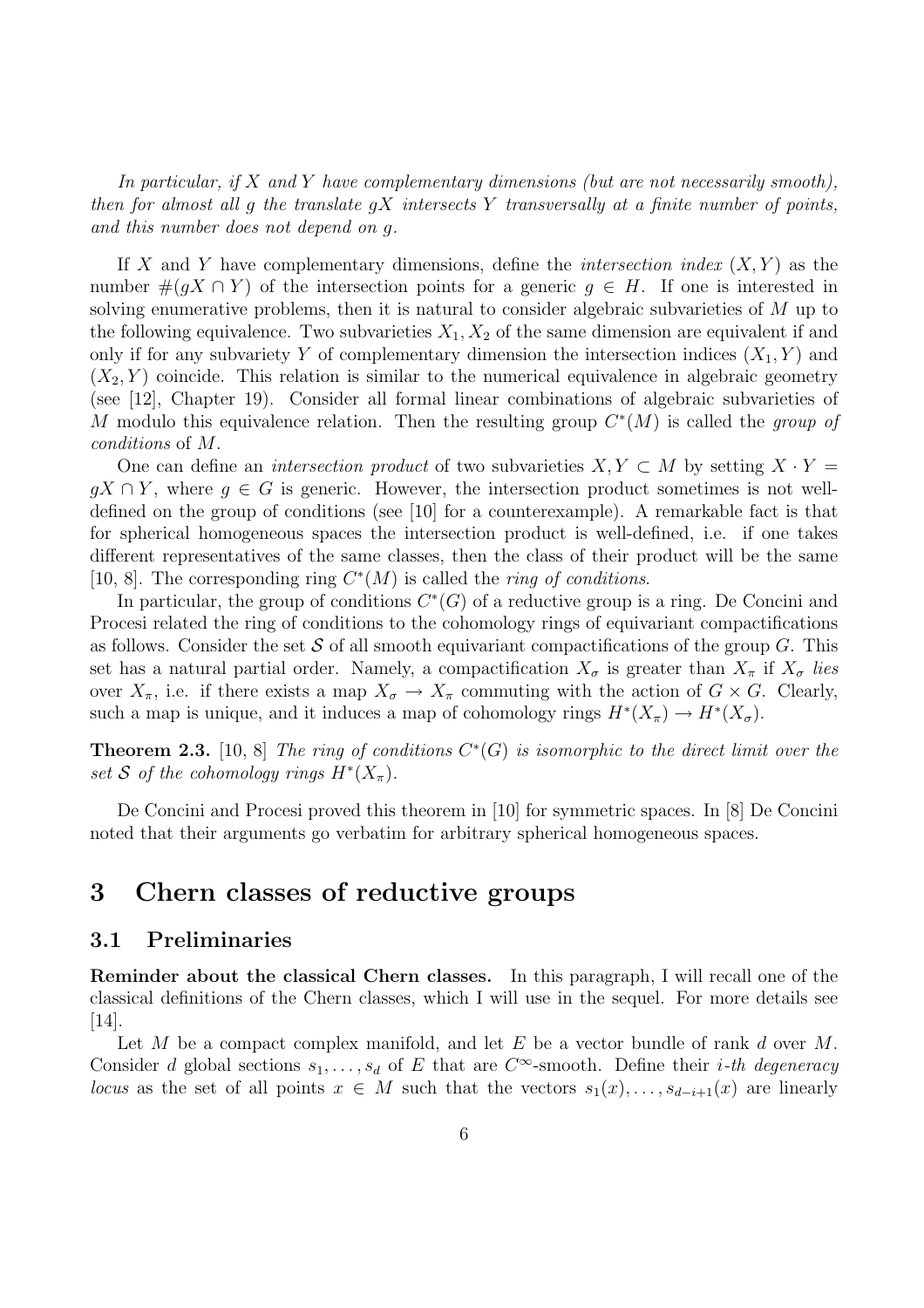dependent. The homology class of the *i*-th degeneracy locus is the same for all *generic* choices of the sections  $s_1(x), \ldots, s_d(x)$  [14]. It is called the *i*-th Chern class of E.

In what follows, I will only consider complex vector bundles that have plenty of algebraic global sections (so that in the definition of the Chern classes, it will be possible to take only algebraic global sections instead of  $C^{\infty}$ -smooth ones).

In particular, there is the following way to choose generic global sections. Let  $\Gamma(E)$  be a finite-dimensional subspace in the space of all global  $C^{\infty}$ -smooth sections of the bundle E. Suppose that at each point  $x \in M$  the sections of  $\Gamma(E)$  span the fiber of E at the point x. Then there is an open dense subset U in  $\Gamma(E)^d$  such that for any collection of global sections  $(s_1, \ldots, s_d) \subset U$  their *i*-th degeneracy locus is a representative of the *i*-th Chern class of E.

I will also use the following classical construction that associates with the subspace  $\Gamma(E)$ a map from the variety M to a Grassmannian. Denote by N the dimension of  $\Gamma(E)$ . Let  $G(N - d, N)$  be the Grassmannian of subspaces of dimension  $(N - d)$  in  $\Gamma(E)$ . One can map M to  $G(N - d, N)$  by assigning to each point  $x \in M$  the subspace of all sections from  $\Gamma(E)$ that vanish at x. By construction of the map the vector bundle  $E$  coincides with the pull-back of the tautological quotient vector bundle over the Grassmannian  $G(N - d, N)$ . Recall that the tautological quotient vector bundle over  $G(N - d, N)$  is the quotient of two bundles. The first one is the trivial vector bundle whose fibers are isomorphic to  $\Gamma(E)$ , and the second is the tautological vector bundle whose fiber at a point  $\Lambda \in G(N-d, N)$  is isomorphic to the corresponding subspace  $\Lambda$  of dimension  $N - d$  in  $\Gamma(E)$ .

Using the definition of the Chern classes given above, it is easy to check that the  $i$ -th Chern class of the tautological quotient vector bundle is the homology class of the following Schubert cycle. Let  $\Lambda^1 \subset \ldots \subset \Lambda^d \subset \Gamma(E)$  be a partial flag such that dim  $\Lambda^j = j$ . In the sequel, by a partial flag I will always mean a partial flag of this type. The *i*-th Schubert cycle  $C_i$ corresponding to such a flag consists of all points  $\Lambda \in G(N-d, N)$  such that the subspaces  $\Lambda$ and  $\Lambda^{d-i+1}$  have nonzero intersection.

The following proposition relates the Schubert cycles  $C_i$  to the Chern classes of E.

**Proposition 3.1.** [14] Let  $p : M \to G(N-d, N)$  be the map constructed above, and let  $C_i$  be the *i*-th Schubert cycle corresponding to a generic partial flag in  $\Gamma(E)$ . Then the *i*-th Chern class of E coincides with the homology class of the inverse image of  $C_i$  under the map p:

$$
c_i(E) = [p^{-1}(C_i)].
$$

In particular, this proposition allows to relate the definition of the Chern classes via degeneracy loci to other classical definitions.

In the sequel, the following statement will be used. For any algebraic subvariety  $X \subset$  $G(N - d, N)$ , a partial flag can be chosen in such a way that the corresponding Schubert cycle  $C_i$  has proper intersection with X. This follows from Kleiman's transversality theorem, since the Grassmannian  $G(N - d, N)$  can be regarded as a homogeneous space under the natural action of the group  $GL_N$ . Then any left translate of a Schubert cycle  $C_i$  is again a Schubert cycle of the same type.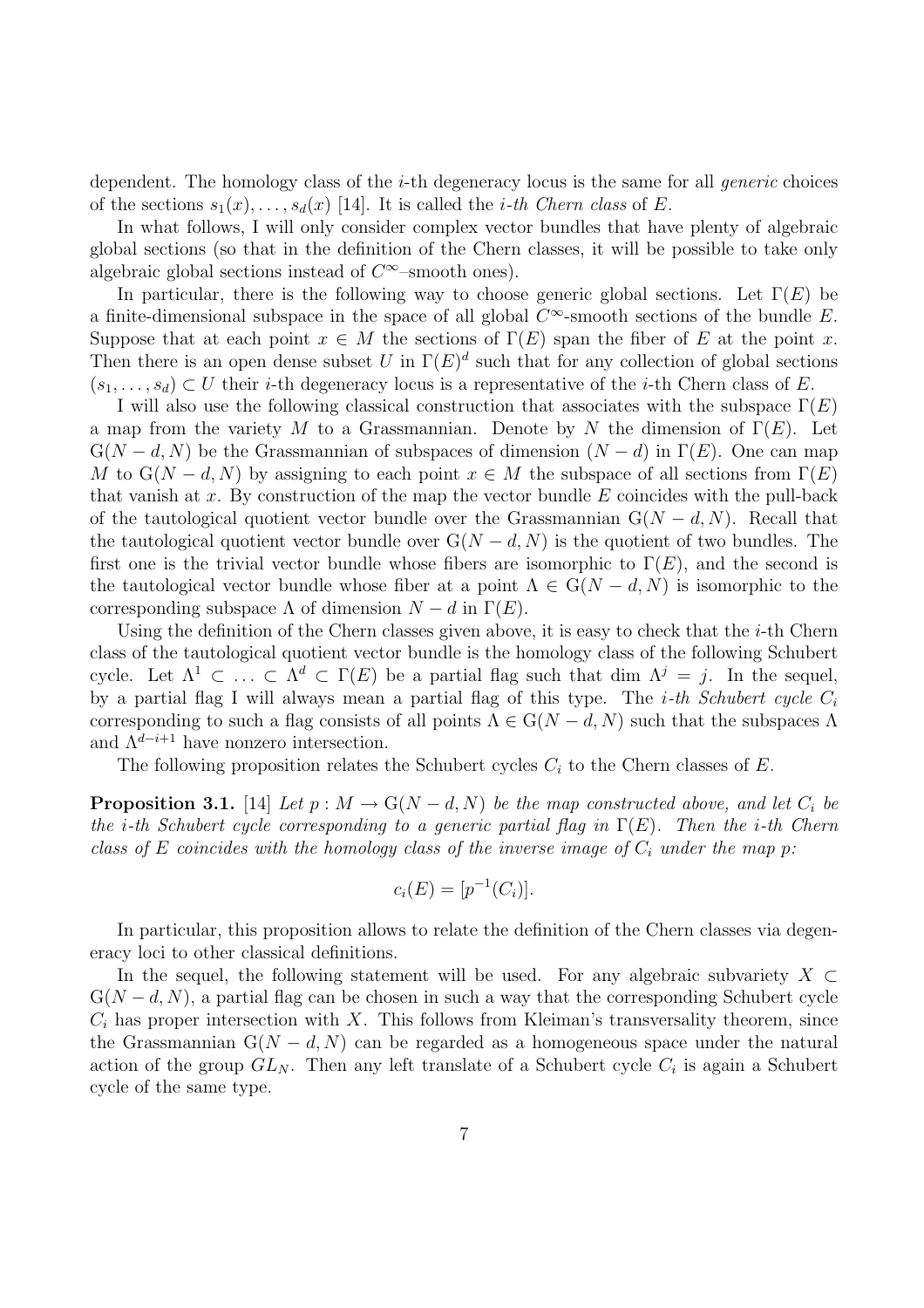Equivariant vector bundles. In this paragraph, I will recall the definition and some wellknown properties of equivariant vector bundles.

Let E be a vector bundle of rank d over G. Denote by  $V_q \subset E$  the fiber of E lying over an element  $g \in G$ . Assume that the standard action of  $G \times G$  on G can be extended linearly to E. More precisely, there exists a homomorphism  $A: G \times G \to \text{Aut}(E)$  such that  $A(q_1, q_2)$ restricted to the fiber  $V_g$  is a linear operator from  $V_g$  to  $V_{g_1g_2g_2^{-1}}$ . If these conditions are satisfied, then the vector bundle E is said to be *equivariant* under the action of  $G \times G$ .

Two equivariant vector bundles  $E_1$  and  $E_2$  are equivalent if there exists an isomorphism between  $E_1$  and  $E_2$  that is compatible with the structure of fiber bundle and with the action of  $G \times G$ . The following simple and well-known proposition describes equivariant vector bundles on G up to this equivalence relation.

**Proposition 3.2.** The classes of equivalent equivariant vector bundles of rank d are in one-toone correspondence with the linear representations of G of dimension d.

Indeed, with each representation  $\pi : G \to V$  one can associate a bundle E isomorphic to  $G \times V$  with the following action of  $G \times G$ :

$$
A(g_1, g_2) : (g, v) \to (g_1 g g_2^{-1}, \pi(g_1)v).
$$

Then  $A(g, g^{-1})$  stabilizes the identity element  $e \in G$  and acts on the fiber  $V_e = V$  by means of the operator  $\pi(q)$ .

E.g. the adjoint representation of G on the Lie algebra  $\mathfrak{g} = T G_e$  corresponds to the tangent bundle TG on G. This example will be important in the sequel.

Among all algebraic global sections of an equivariant bundle E there are two distinguished subspaces, namely, the subspaces of left- and right-invariant sections. They consists of sections that are invariant under the action of the subgroups  $G \times e$  and  $e \times G$ , respectively. Both spaces can be canonically identified with the vector space V. Indeed, any vector  $X \in V$  defines a right-invariant section  $v_r(g) = (g, X)$ . Then it is easy to see that any left-invariant section  $v_l$ is given by the formula  $v_l(g) = (g, \pi(g)Y)$  for  $Y \in V$ .

Denote by  $\Gamma(E)$  the space of all global sections of E that are obtained as sums of leftand right-invariant sections. Let us find the dimension of the vector space  $\Gamma(E)$ . Clearly, if the representation  $\pi$  does not contain any trivial sub-representations, then  $\Gamma(E)$  is canonically isomorphic to the direct sum of two copies of V. Otherwise, let  $C \subset V$  be the maximal trivial sub-representation. Embed C to  $V \oplus V$  diagonally, i.e.  $v \in C$  goes to  $(v, v)$ . It is easy to see that  $\Gamma(E)$  as a G-module is isomorphic to the quotient space  $(V \oplus V)/C$ . Denote by c the dimension of C. Then the dimension of  $\Gamma(E)$  is equal to  $2d - c$ .

#### 3.2 Chern classes with values in the ring of conditions

In this subsection, I define Chern classes of equivariant vector bundles over G. These Chern classes are elements of the ring of conditions  $C^*(G)$ . Unlike the usual Chern classes in the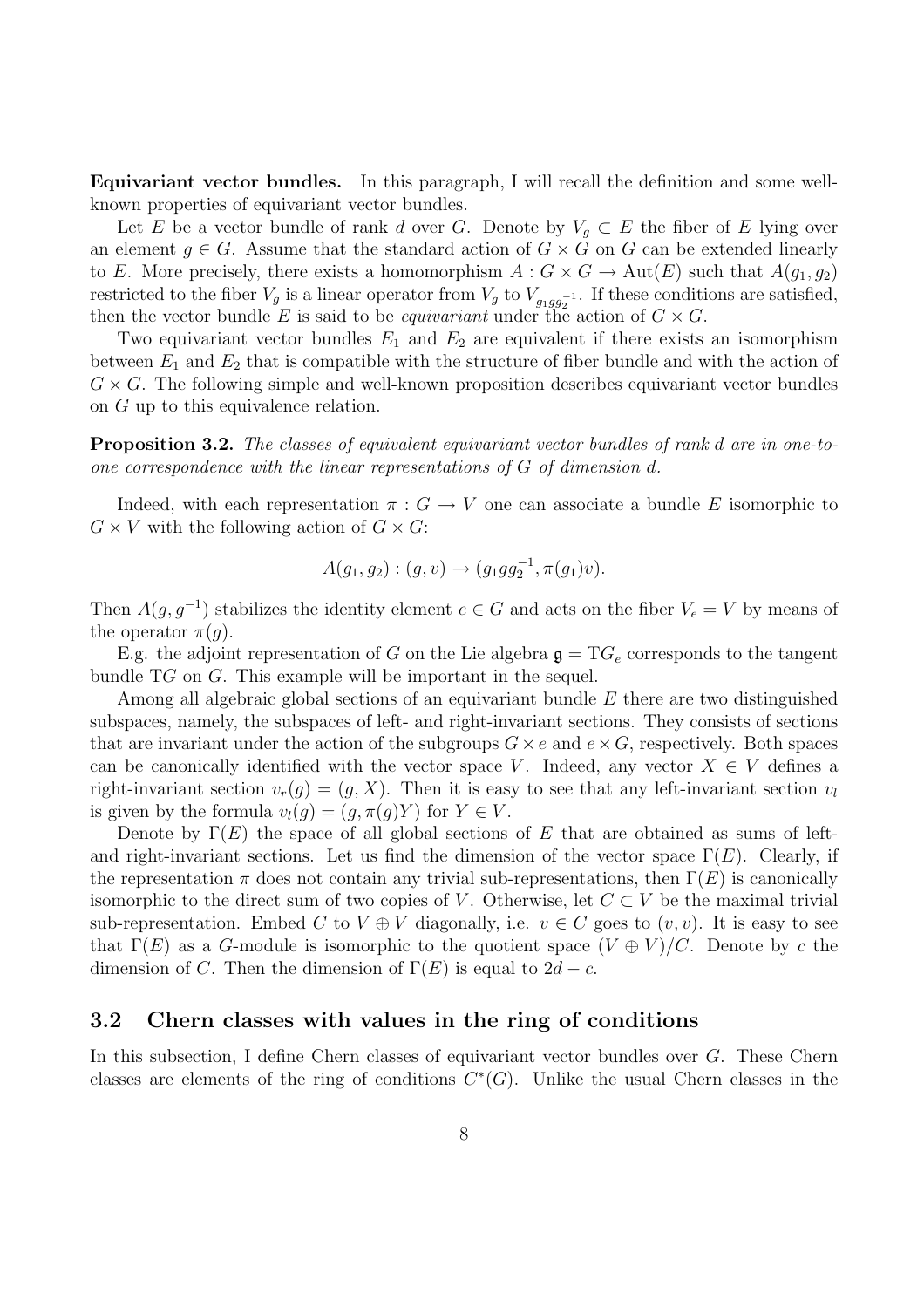compact situation, they measure the complexity of the action of  $G \times G$  but not the topological complexity (topologically any  $G \times G$ -equivariant vector bundle over G is trivial). While the definition of these classes does not use any compactification it turns out that they are related to the usual Chern classes of certain vector bundles over equivariant compactifications of G.

Throughout this subsection,  $E$  denotes the equivariant vector bundle over  $G$  of rank  $d$ corresponding to a representation  $\pi: G \to GL(V)$ . In the subsequent sections, I will only use the Chern classes of the tangent bundle.

**Definition of the Chern classes.** An equivariant vector bundle E has a special class  $\Gamma(E)$ of algebraic global sections. It consists of all global sections that can be represented as sums of left- and right-invariant sections.

**Example 1.** If  $E = T G$  is the tangent bundle, then  $\Gamma(E)$  is a very natural class of global sections. It consists of all vector fields coming from the standard action of  $G \times G$  on G. Namely, with any element  $(X, Y) \in \mathfrak{g} \oplus \mathfrak{g}$  one can associate a vector field  $v \in \Gamma(E)$  as follows:

$$
v(x) = \frac{d}{dt}\bigg|_{t=0} \left[e^{tX} x e^{-tY}\right] = Xx - xY.
$$

This example suggests that one represent elements of  $\Gamma(E)$  not as sums but as differences of left- and right-invariant sections.

The space  $\Gamma(E)$  can be employed to define Chern classes of E as usual. Take d generic sections  $v_1, \ldots, v_d \in \Gamma(E)$ . Then the *i*-th Chern class is the *i*-th degeneracy locus of these sections. More precisely, the *i*-th Chern class  $S_i(E) \subset G$  consists of all points  $g \in G$  such that the first  $d-i+1$  sections  $v_1(g), \ldots, v_{d-i+1}(g)$  taken at g are linearly dependent. This definition almost repeats one of the classical definitions of the Chern classes in the compact setting (see Subsection 3.1). The only difference is that global sections used in this definition are not generic in the space of all sections. They are generic sections of the special subspace  $\Gamma(E)$ . If one drops this restriction and applies the same definition, then the result will be trivial, since the bundle  $E$  is topologically trivial. In some sense, the Chern classes will sit at infinity in this case (the precise meaning will become clear from the second part of this subsection). The purpose of my definition is to pull them back to the finite part.

Thus for each  $i = 1, \ldots, d$  we get a family  $\mathcal{S}_i(E)$  of algebraic subvarieties  $S_i(E)$  parameterized by collections of  $d - i + 1$  elements from  $\Gamma(E)$ . In the compact situation, all generic members of an analogous family represent the same class in the cohomology ring. The same is true here, if one uses the ring of conditions as an analog of the cohomology ring in the noncompact setting.

**Lemma 3.3.** For all collections  $v_1, \ldots, v_{d-i+1}$  belonging to some open dense subset of  $(\Gamma(E))^{d-i+1}$  the class of the corresponding subvariety  $S_i(E)$  in the ring of conditions  $C^*(G)$ is the same.

The lemma implies that the family  $\mathcal{S}_i(E)$  parameterized by elements of  $(\Gamma(E))^{d-i+1}$  provides a well-defined class  $[S_i(E)]$  in the ring of conditions  $C(G)$ .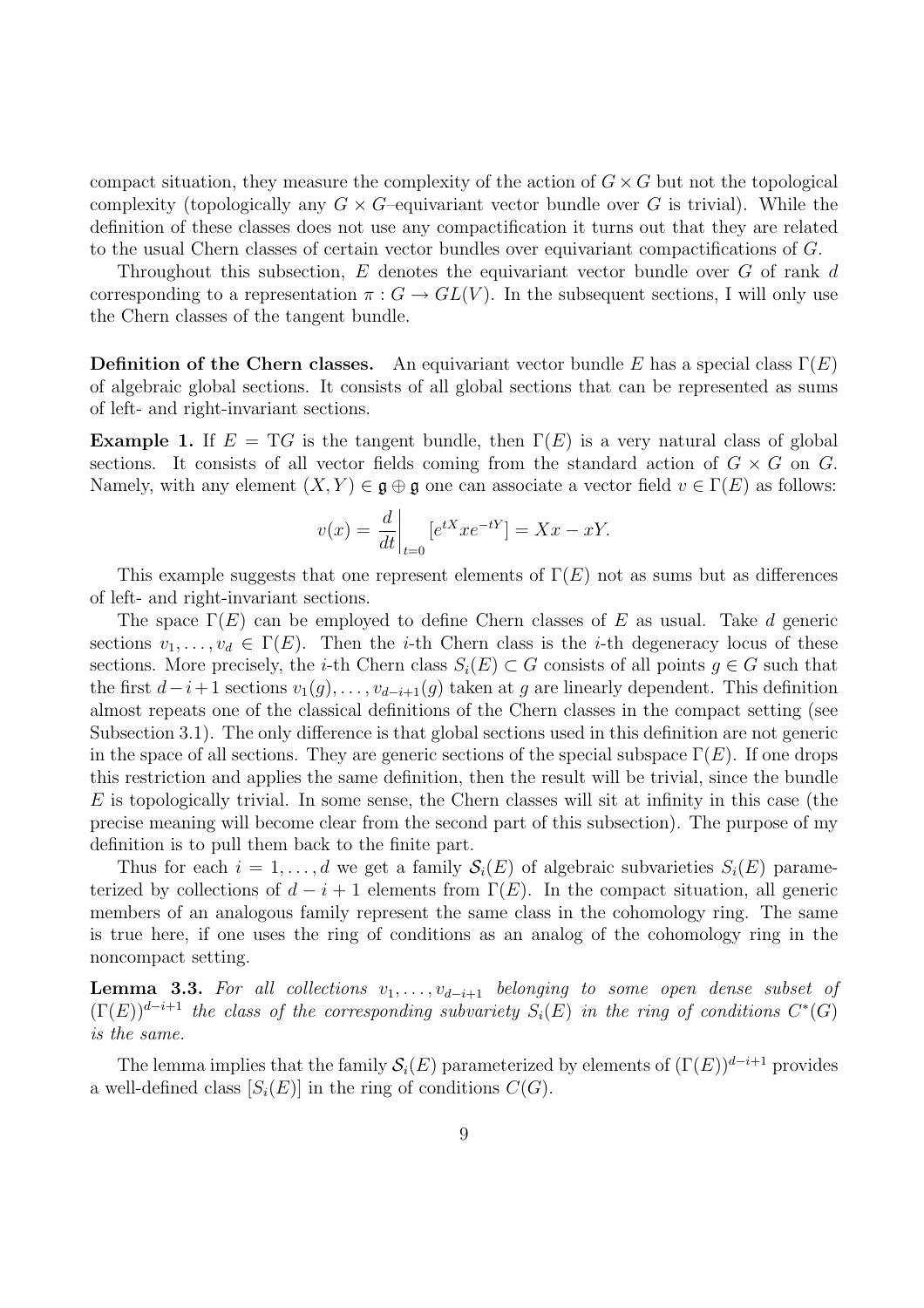**Definition 1.** The class  $[S_i(E)] \in C^*(G)$  defined by the family  $S_i(E)$  is called the *i*-th Chern class of a vector bundle E with value in the ring of conditions.

Before proving the lemma let me give another description of the Chern classes  $[S_i(E)]$ .

Maps to Grassmannians. In this paragraph, I apply the classical construction discussed in Subsection 3.1 to define a map from the group G to the Grassmannian  $G(d - c, \Gamma(E))$  of subspaces of dimension  $(d-c)$  in the space  $\Gamma(E)$ . Recall that c is the dimension of the maximal trivial sub-representation of V, and the dimension of  $\Gamma(E)$  is  $2d - c$  (see the end of Subsection 3.1).

Note that the global sections from the subspace  $\Gamma(E)$  span the fiber of E at each point of G. Hence, one can define a map  $\varphi_E$  from G to the Grassmannian  $G(d-c, \Gamma(E))$  as follows. A point  $g \in G$  gets mapped to the subspace  $\Lambda_q \subset \Gamma(E)$  spanned by all global sections that vanish at g. Clearly, the dimension of  $\Lambda_q$  equals to  $(\dim \Gamma(E) - d) = (d - c)$  for all  $g \in G$ . We get the map

$$
\varphi_E : G \to \mathcal{G}(d-c, \Gamma(E)); \quad \varphi_E : g \mapsto \Lambda_g.
$$

The subspace  $\Lambda_q$  can be alternatively described using the graph of the operator  $\pi(q)$  in  $V \oplus V$ . Namely, it is easy to check that  $\Lambda_q = \{(X, \pi(q)X), X \in V\}/C$ . Then  $\varphi_E$  comes from the natural map assigning to the operator  $\pi(g)$  on V its graph in  $V \oplus V$ .

Clearly, the pull-back of the tautological quotient vector bundle over  $G(d, \Gamma(E))$  is isomorphic to E. Hence, the Chern class  $S_i(E)$  constructed via elements  $v_1, \ldots, v_d$  is the inverse image of the Schubert cycle  $C_i$  corresponding to the partial flag  $\langle v_1 \rangle \subset \langle v_1, v_2 \rangle \subset \ldots \subset \langle v_1, \ldots, v_d \rangle \subset$  $\Gamma(E)$  (see Subsection 3.1). Here  $\langle v_1, \ldots, v_i \rangle$  denotes the subspace of  $\Gamma(E)$  spanned by the vectors  $v_1, \ldots, v_i$ .

**Remark 3.4.** This gives the following equivalent definition of  $S_i(E)$ . The Chern class  $S_i(E)$ consists of all elements  $q \in G$  such that the graph of the operator  $\pi(q)$  in  $V \oplus V$  has a nontrivial intersection with a generic subspace of dimension  $d - i + 1$  in  $V \oplus V$ .

In particular, if the representation  $\pi : G \to GL(V)$  corresponding to a vector bundle E has a nontrivial kernel, then the  $S_i(E)$  are invariant under left and right multiplications by the elements of the kernel (since this is already true for the preimage  $\varphi_E^{-1}$  $_{E}^{-1}(\Lambda)$  of any point  $\Lambda \in \varphi_E(G)$ ). E.g. the Chern classes  $S_i(TG)$  are invariant under multiplication by the elements of the center of G.

We can now relate the Chern classes  $S_i(E)$  to the usual Chern classes of a vector bundle over a compact variety.

Denote by  $X_E$  the closure of  $\varphi_E(G)$  in the Grassmannian  $G(d - c, \Gamma(E))$ , and denote by  $E<sub>X</sub>$  the restriction of the tautological quotient vector bundle to  $X<sub>E</sub>$ . We get a vector bundle on a compact variety. The *i*-th Chern class of  $E<sub>X</sub>$  is the homology class of  $C<sub>i</sub> \cap X<sub>E</sub>$  for a generic Schubert cycle  $C_i$  (see Proposition 3.1). By Kleiman's transversality theorem applied to the Grassmannian  $G(d - c, \Gamma(E))$  (see Subsection 3.1), a generic Schubert cycle  $C_i$  has a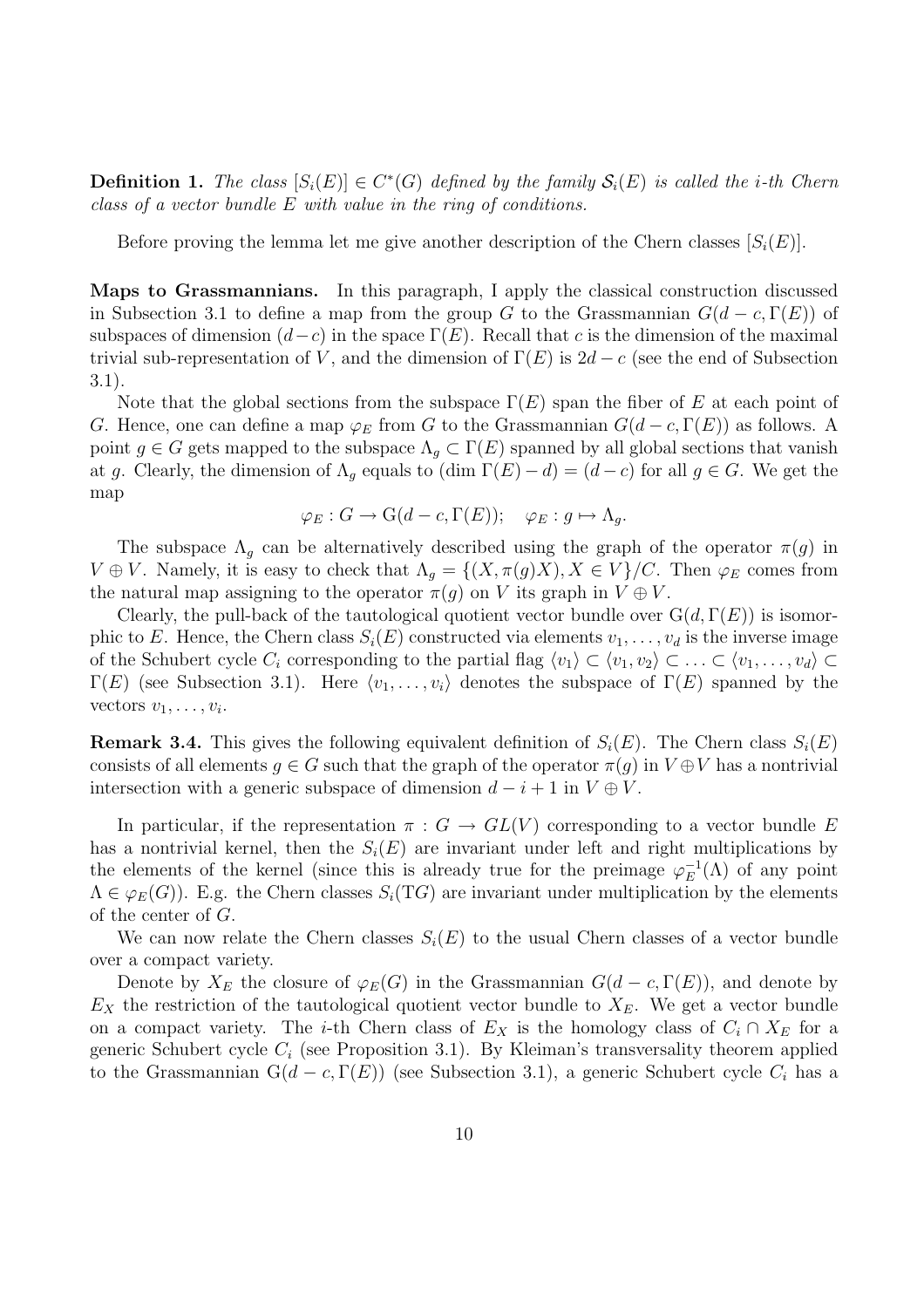proper intersection with the boundary divisor  $X_E \backslash \varphi_E(G)$ . Hence, there is the following relation between the Chern classes of  $E_X$  and generic members of the family  $\mathcal{S}_i(E)$ .

**Proposition 3.5.** For a generic  $S_i(E)$  the homology class of the closure of  $\varphi_E(S_i(E))$  in  $X_E$ coincides with the *i*-th Chern class of  $E_X$ .

Thus the Chern classes  $[S_i(E)]$  can be described via the usual Chern classes of the bundle  $E_X$  over the compactification  $X_E$ .

Let us study the variety  $X_E$  in more detail. It is a  $G \times G$ -equivariant compactification of the group  $\varphi_E(G)$ . Indeed, the action of  $G \times G$  on  $\varphi_E(G)$  can be extended to the Grassmannian  $G(d, \Gamma(E))$  as follows. Identify  $\Gamma(E)$  with  $(V \oplus V)/C$  (see the end of Subsection 3.1). The doubled group  $G \times G$  acts on  $V \oplus V$  by means of the representation  $\pi \oplus \pi$ , i.e.  $(g_1, g_2)(v_1, v_2)$  $(g_1v_1, g_2v_2)$  for  $g_1, g_2 \in G$ ,  $v_1, v_2 \in V$ . The subspace  $C \subset V \oplus V$  is invariant under this action. Hence, the group  $G \times G$  acts on  $\Gamma(E)$ . This action provides an action of  $G \times G$  on the Grassmannian  $G(d - c, \Gamma(E))$ . Clearly, the subvariety  $X_E$  is invariant under this action.

**Example 1 (Demazure embedding).** Let G be a group of adjoint type, and let  $\pi$  be its adjoint representation on the Lie algebra  $\mathfrak{g}$ . The corresponding vector bundle E coincides with the tangent bundle of G. The corresponding map  $\varphi_E : G \to \mathcal{G}(n, \mathfrak{g} \oplus \mathfrak{g})$  coincides with the embedding constructed by Demazure [9]. The Demazure map takes an element  $g \in G$  to the Lie subalgebra  $\mathfrak{g}_g = \{(gXg^{-1}, X), X \in \mathfrak{g}\} \subset \mathfrak{g} \oplus \mathfrak{g}$ . Clearly, the Demazure map provides an embedding of G into  $G(n, \mathfrak{g} \oplus \mathfrak{g})$ .

It is easy to check that the Lie subalgebra  $\mathfrak{g}_q$  is the Lie algebra of the stabilizer of an element  $g \in G$  under the standard action of  $G \times G$ . Thus for any  $A \in \mathfrak{g}_g$  the corresponding vector field vanishes at g, and the Demazure embedding coincides with  $\varphi_E$ . The compactification  $X_E$  in this case is isomorphic to the wonderful compactification  $X_{can}$  of the group G [9]. In particular, it is smooth.

**Definition 2.** Let G and E be as in Example 1. The restriction of the tautological quotient vector bundle to  $X_E \simeq X_{can}$  is called the Demazure bundle and is denoted by  $V_{can}$ .

If E is the tangent bundle, then Proposition 3.5 implies that the Chern class  $S_i(E)$  is the inverse image of the usual  $i$ -th Chern class of the Demazure bundle. The Demazure bundle is considered in [5], where it is related to the tangent bundles of regular compactifications of the group  $G$ .

**Example 2. a)** Let G be  $GL(V)$  and let  $\pi$  be its tautological representation on the space V of dimension d. Then  $\varphi_E$  is an embedding of  $GL(V)$  into the Grassmannian  $G(d, 2d)$ . Notice that the dimensions of both varieties are the same. Hence, the compactification  $X_E$  coincides with  $G(d, 2d)$ .

b) Take  $SL(V)$  instead of  $GL(V)$  in the previous example. Its compactification  $X_E$  is a hypersurface in the Grassmannian  $G(d, 2d)$  which can be described as a hyperplane section of the Grassmannian in the Plücker embedding. Consider the Plücker embedding  $p : G(d, 2d) \rightarrow$  $\mathbb{P}(\Lambda^d(V_1 \oplus V_2))$ , where  $V_1$  and  $V_2$  are two copies of V. Then  $p(X_E)$  is a special hyperplane section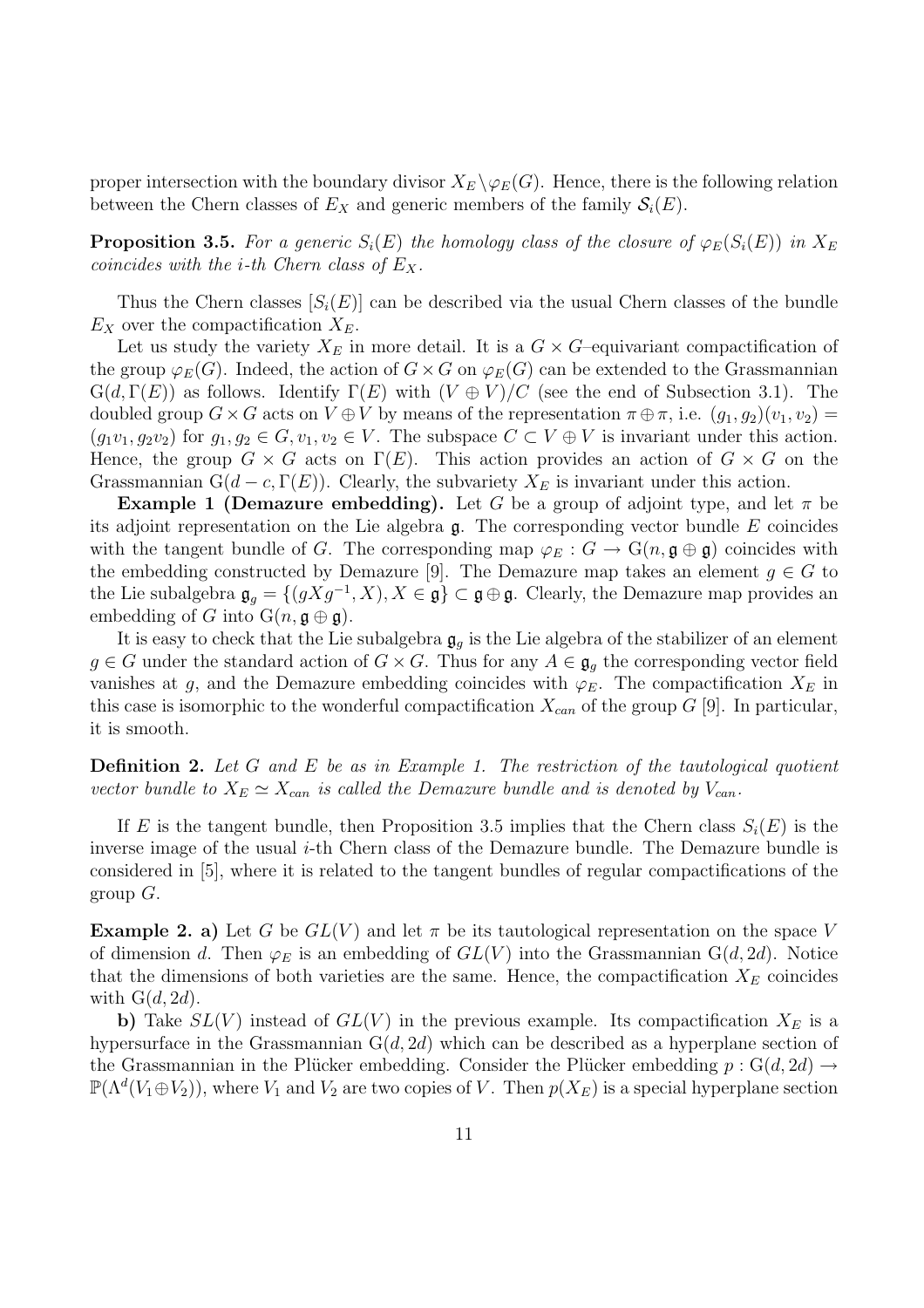of  $p(G(d, 2d))$ . Namely, the decomposition  $V_1 \oplus V_2$  yields a decomposition of  $\Lambda^d(V_1 \oplus V_2)$  into a direct sum. This sum contains two one-dimensional components  $p(V_1)$  and  $p(V_2)$  (which are considered as lines in  $\Lambda^d(V_1 \oplus V_2)$ ). In particular, for any vector in  $\Lambda^d(V_1 \oplus V_2)$  it makes sense to speak of its projections to  $p(V_1)$  and  $p(V_2)$ . On  $V_1$  and  $V_2$  there are two special *n*forms, preserved by  $SL(V)$ . These forms give rise to two 1-forms  $l_1$  and  $l_2$  on  $p(V_1)$  and  $p(V_2)$ , respectively. Consider the hyperplane H in  $\Lambda^d(V_1 \oplus V_2)$  consisting of all vectors v such that the functionals  $l_1$  and  $l_2$  take the same values on the projections of v to  $p(V_1)$  and  $p(V_2)$ , respectively. Then it is easy to check that  $p(X_E) = p(G(d, 2d)) \cap \mathbb{P}(H)$ .

In the next section, I will be concerned with the case when  $E = T<sub>G</sub>$  is the tangent bundle. In this case, the vector bundle  $E<sub>X</sub>$  is closely related to the tangent bundles of regular compactifications of the group  $G$ . Let us discuss this case in more detail.

**Example 3.** This example is a slightly more general version of Example 1. Let  $\mathfrak{g} = \mathfrak{g}' \oplus \mathfrak{c}$  be the decomposition of the Lie algebra  $\mathfrak g$  into the direct sum of the semisimple and the central subalgebras, respectively. Denote by c the dimension of the center c. Let  $E = T G$  be the tangent bundle on G. Then  $\varphi_E$  maps G to the Grassmannian  $G(n - c, (\mathfrak{g} \oplus \mathfrak{g})/\mathfrak{c})$ . It is easy to show that the image of the map  $\varphi_E$  coincides with the adjoint group of G and the image contains only subspaces that belong to  $(g' \oplus g') \subset (g \oplus g)/c$ . Comparing this with Example 1, one can easily see that  $X_E$  is isomorphic to the wonderful compactification  $X_{can}$  of the adjoint group of G.

In this case, the bundle  $E<sub>X</sub>$  is the direct sum of the Demazure bundle and the trivial vector bundle of rank c. Indeed, for any subspace  $\Lambda_x \in X_E \simeq X_{can} \subset G(n-c, \Gamma(E))$  its intersection with the subspace  $\mathfrak{c}^- = \{(c, -c), c \in \mathfrak{c}\} \subset \Gamma(E)$  is trivial. Hence, the quotient space  $\Gamma(E)/\Lambda_x$ coincides with the direct sum  $((\mathfrak{g}' \oplus \mathfrak{g}')/\Lambda_x) \oplus \mathfrak{c}^-$ .

**Proof of Lemma 3.3** The proof of Lemma 3.3 relies on the following fact. Let  $Y_1$  and  $Y_2$ be two subvarieties of codimension  $i$  in the group  $G$ . Using Kleiman's transversality theorem and continuity arguments, it is easy to show that  $Y_1$  and  $Y_2$  represent the same class in the ring of conditions  $C^*(G)$  if there exists an equivariant compactification X of the group G such that the closures of  $Y_1, Y_2$  in X have proper intersections with all  $G \times G$ -orbits (see [10] for the proof).

In particular, to prove Lemma 3.3 it is enough to produce an equivariant compactification X such that the closure of a generic  $S_i(E)$  has proper intersections with all  $G \times G$ –orbits in X. I claim that the compactification  $X_E$  discussed in the previous paragraph (see Proposition 3.5) satisfies this condition.

Indeed, the closure of any  $S_i(E)$  in  $X_E$  coincides with the intersection of  $X_E$  with the Schubert cycle  $C_i$  corresponding to a partial flag in  $\Gamma(E)$ . By Kleiman's transversality theorem applied to the Grassmannian  $G(d-c, \Gamma(E))$  (see Subsection 3.1), a partial flag can be chosen in such a way that the corresponding Schubert cycle has proper intersections with all  $G \times G$ -orbits in  $X_E$ . All partial flags with such property form an open dense subset in the space of all partial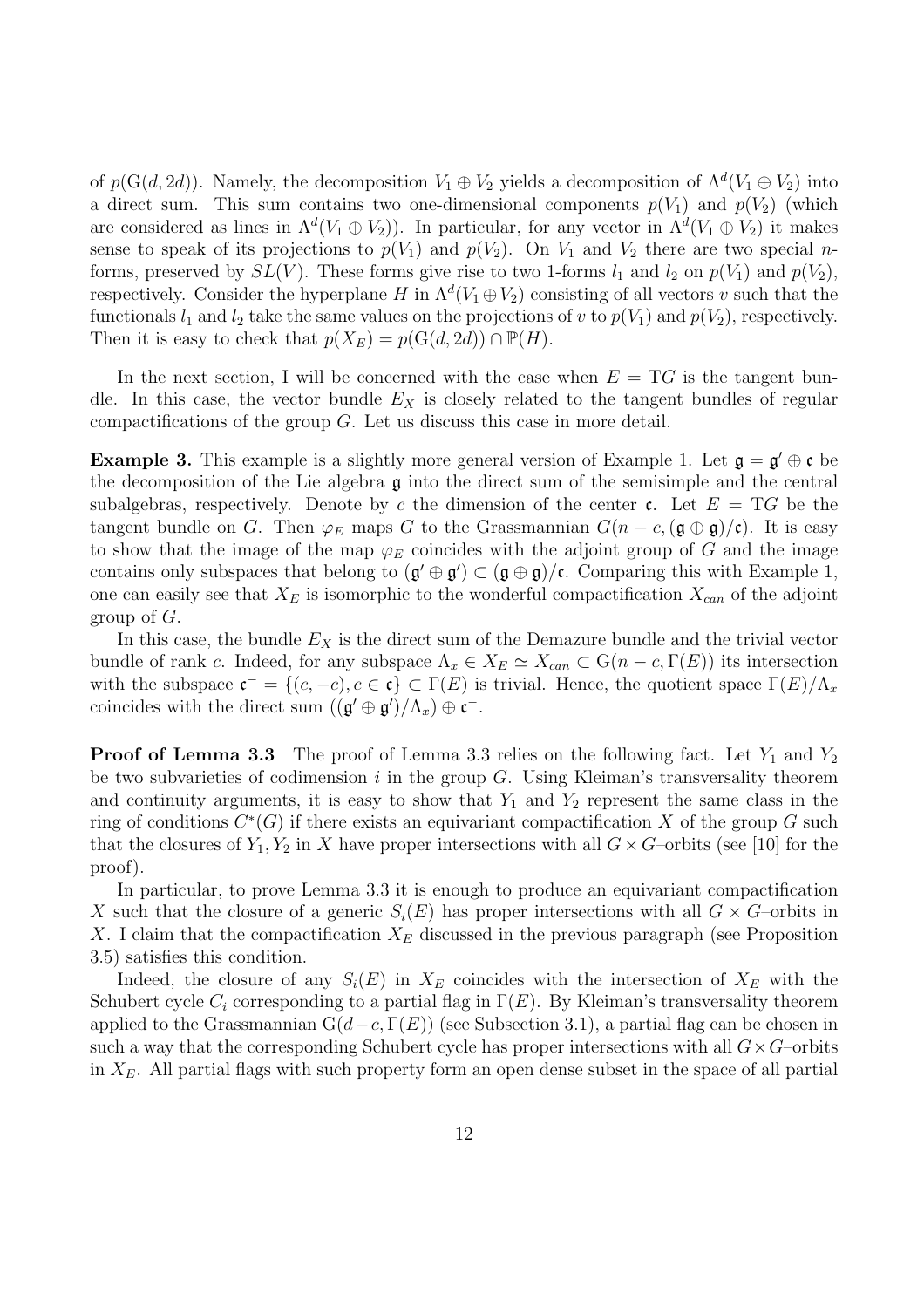flags. Hence, for generic flags the corresponding subvarieties  $S_i$  represent the same class in the ring of conditions.

In the sequel,  $S_i(E)$  will denote any subvariety of the family  $S_i(E)$  whose class in the ring of conditions coincides with the Chern class  $[S_i(E)].$ 

**Remark.** Recall that the ring of conditions  $C^*(G)$  can be identified with the direct limit of cohomology rings of equivariant compactifications of  $G$  (see Theorem 2.3). It follows that under this identification the Chern class  $[S_i(E)] \in C^*(G)$  corresponds to an element in the cohomology ring of the compactification  $X_E$ . In particular for an adjoint group G, the Chern class  $[S_i(TX)]$  of the tangent bundle corresponds to some cohomology class of the wonderful compactification of G.

Properties of the Chern classes of reductive groups. The next lemma computes the dimensions of the Chern classes. It also shows that if  $G$  acts on  $V$  without an open dense orbit, then the higher Chern classes automatically vanish.

For any representation  $\pi: G \to GL(V)$ , there exists an open dense G-invariant subset in V such that the stabilizers of any two elements from this subset are conjugate subgroups of  $G$  (see [24]). In particular, all elements from this subset have isomorphic G–orbits. Such orbits are called principal. Denote by  $d(\pi)$  the dimension of a principal orbit of G in V. If G has an open dense orbit in V, then  $d(\pi) = d$ . In my main example, when  $\pi$  is the adjoint representation,  $d(\pi) = n - k.$ 

**Lemma 3.6.** If  $i > d(\pi)$ , then  $S_i(E)$  is empty, and if  $i \leq d(\pi)$  then the dimension of  $S_i(E)$  is equal to  $n - i$ .

*Proof.* Recall that  $S_i(E)$  is the inverse image of  $C_i$  under the map  $\varphi_E : G \to \mathcal{G}(d-c, \Gamma(E))$ . Here  $C_i$  is the *i*-th Schubert cycle corresponding to a generic partial flag in  $\Gamma(E)$ . The codimension of  $C_i$  in the Grassmannian  $G(d - c, \Gamma(E))$  is equal to i. Hence, by Kleiman's transversality theorem applied to  $G(d - c, \Gamma(E))$  (see Subsection 3.1), the intersection  $C_i \cap \varphi_E(G)$  is either empty or proper and has codimension i in  $\varphi_E(G)$ . Then  $S_i(E) = \varphi_E^{-1}$  $_{E}^{-1}(C_i \cap \varphi_E(G))$  is either empty or has codimension i in G, because all fibers of the map  $\varphi_E$  are isomorphic to each other (each of them is isomorphic to the kernel of  $\pi$ ). It remains to find out all i for which  $S_i(E)$  is empty.

By Remark 3.4, the Chern class  $S_i(E)$  consists of all elements  $g \in G$  such that the graph  $\Gamma_g = \{(v, \pi(g)v), v \in V\} \subset V \oplus V$  of  $\pi(g)$  has a nontrivial intersection with a generic subspace  $\Lambda^{d-i+1}$  of dimension  $d-i+1$  in  $V \oplus V$ . For all  $g \in S_i(E) \setminus S_{i+1}(E)$  the intersection  $\Gamma_g \cap \Lambda^{d-i+1}$ has dimension 1. Indeed, if  $\dim(\Gamma_g \cap \Lambda^{d-i+1}) \geq 2$ , then  $\dim(\Gamma_g \cap \Lambda^{d-i}) \geq 1$  (since the subspace  $\Lambda^{d-i} \subset \Lambda^{d-i+1}$  has codimension one in  $\Lambda^{d-i+1}$ , and g belongs to  $S_{i+1}(E)$ . Hence, there is a well-defined map

$$
p: S_i(E) \setminus S_{i+1}(E) \to \mathbb{P}(D \cap \Lambda^{d-i+1}); \quad p: g \mapsto \mathbb{P}(\Gamma_g \cap \Lambda^{d-i+1}).
$$

Here  $D \subset V \oplus V$  is the union of all graphs  $\Gamma_g$  for  $g \in G$ . In particular, the Chern class  $S_i(E)$ is nonempty if and only if  $P(D \cap \Lambda^{d-i+1})$  is nonempty.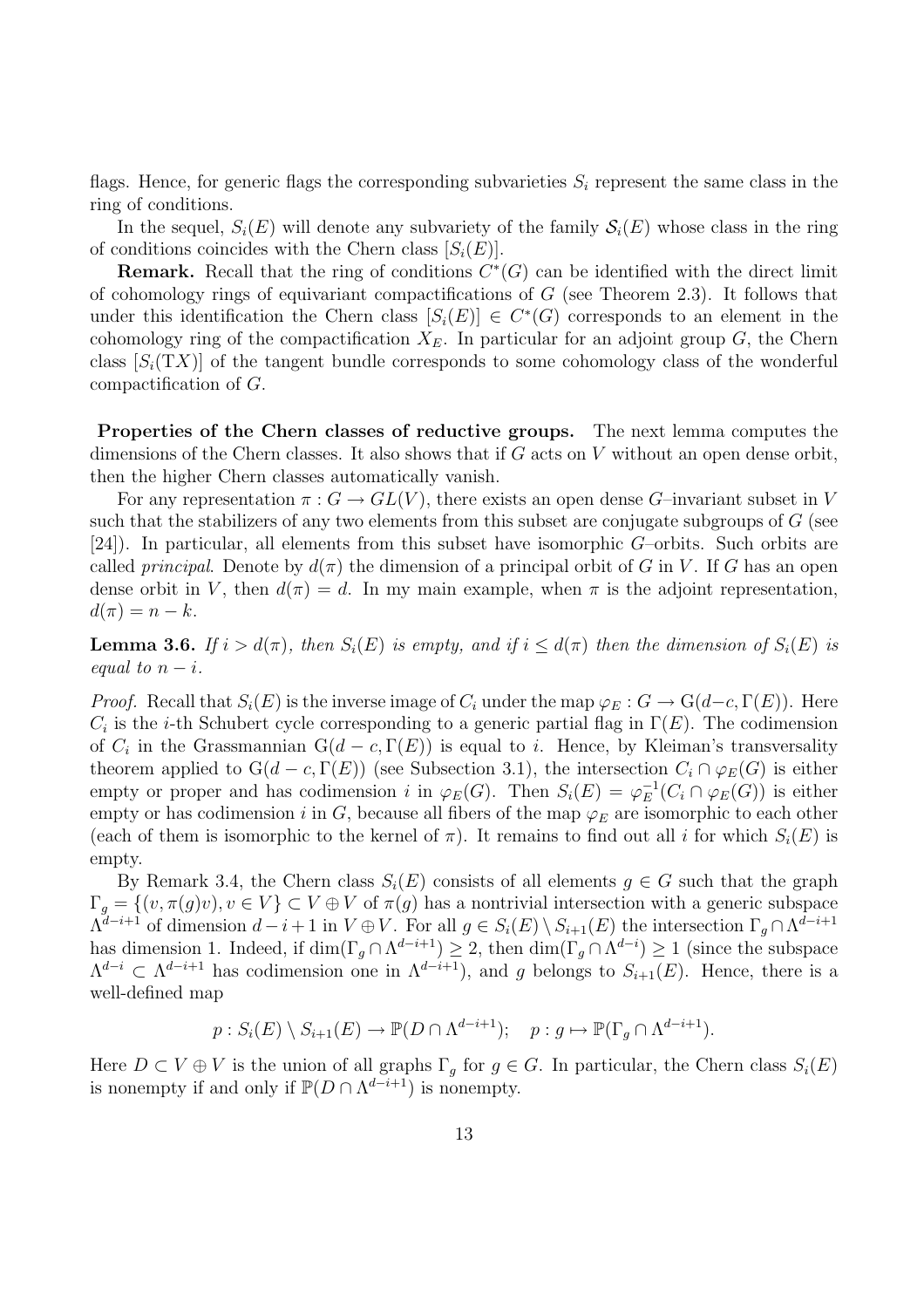We now estimate the dimension of  $D \cap \Lambda^{d-i+1}$ . Since D is not a variety, it is more convenient to take its Zariski closure  $\overline{D}$ . The subvariety  $\overline{D}$  is the closure of the image of the following morphism:

$$
F: G \times V \to V \times V; \quad F: (g, v) \mapsto (v, \pi(g)v).
$$

The source space  $G \times V$  is an irreducible variety of dimension  $n + d$ , and the general fibers of F are isomorphic to the principal stabilizers, of dimension  $n - d(\pi)$ . Hence dim  $\overline{D} = d + d(\pi)$ , that is,  $\overline{D}$  has codimension  $d - d(\pi)$ .

Next, observe that  $D$  is a constructible set, invariant under scalar multiplication. Hence it contains a dense open subset (also invariant under scalar multiplication) of the irreducible variety  $\overline{D}$ . Thus a general vector space  $\Lambda^{d-i+1}$  satisfies  $\dim(\overline{D}\cap \Lambda^{d-i+1})=d(\pi)-i+1$ , if  $i\leq d(\pi)$ , and  $D \cap \Lambda^{d-i+1}$  is dense in this intersection. In particular, if  $i = d(\pi)$ , then  $D \cap \Lambda^{d-i+1}$  consists of several lines whose number is equal to the degree of  $\overline{D}$ . If  $i > d(\pi)$ , then  $\overline{D} \cap \Lambda^{d-i+1}$  contains only the origin. It follows that if  $i > d(\pi)$ , then  $S_i(E)$  is empty.

This proof also implies the following corollary. Denote by  $H \subset G$  the stabilizer of an element in a principal orbit of G in V. The subgroup H is defined up to conjugation so its class in the ring of conditions is well-defined.

 $\Box$ 

**Corollary 3.7.** An open dense subset of the subvariety  $S_i(E)$  admits almost a fibration whose fibers are translates of H. Here almost means that the intersection of different fibers always lies in  $S_{i+1}(E) \subset S_i(E)$ . In particular, the last Chern class  $S_{d(\pi)}(E)$  admits a true fibration and coincides with the disjoint union of several translates of H. Their number equals to the degree of a generic principal orbit of  $G$  in  $V$ .

The last statement follows from the fact that the degree of D in  $V \oplus V$  (see the proof of Lemma 3.6) is equal to the degree of a generic principal orbit of  $G$  in  $V$ .

In particular, let E be the tangent bundle. Then the stabilizer of a generic element in  $\mathfrak{g}$  is a maximal torus in G. Hence, the last Chern class  $S_{n-k}(TG)$  is the union of several translates of a maximal torus. The number of translates is the cardinality of the Weyl group (the degree of a general orbit in the adjoint representation).

#### 3.3 The first and the last Chern classes

Throughout the rest of the paper, I will only consider the Chern classes  $S_i = S_i(TG)$  of the tangent bundle unless otherwise stated. Theorem 1.1 expresses the Euler characteristic of a complete intersection via the intersection indices of the Chern classes  $S_i$  with generic hyperplane sections. The question is how to compute these indices. If  $[S_i]$  is a linear combination of complete intersections of generic hyperplane sections corresponding to some representations of G, then the answer to this question is given by the Brion–Kazarnovskii formula. A hyperplane section corresponding to the representation  $\pi$  is called *generic* if its closure in the compactification  $X_\pi$  has proper intersections with all  $G \times G$ -orbits in  $X_\pi$ .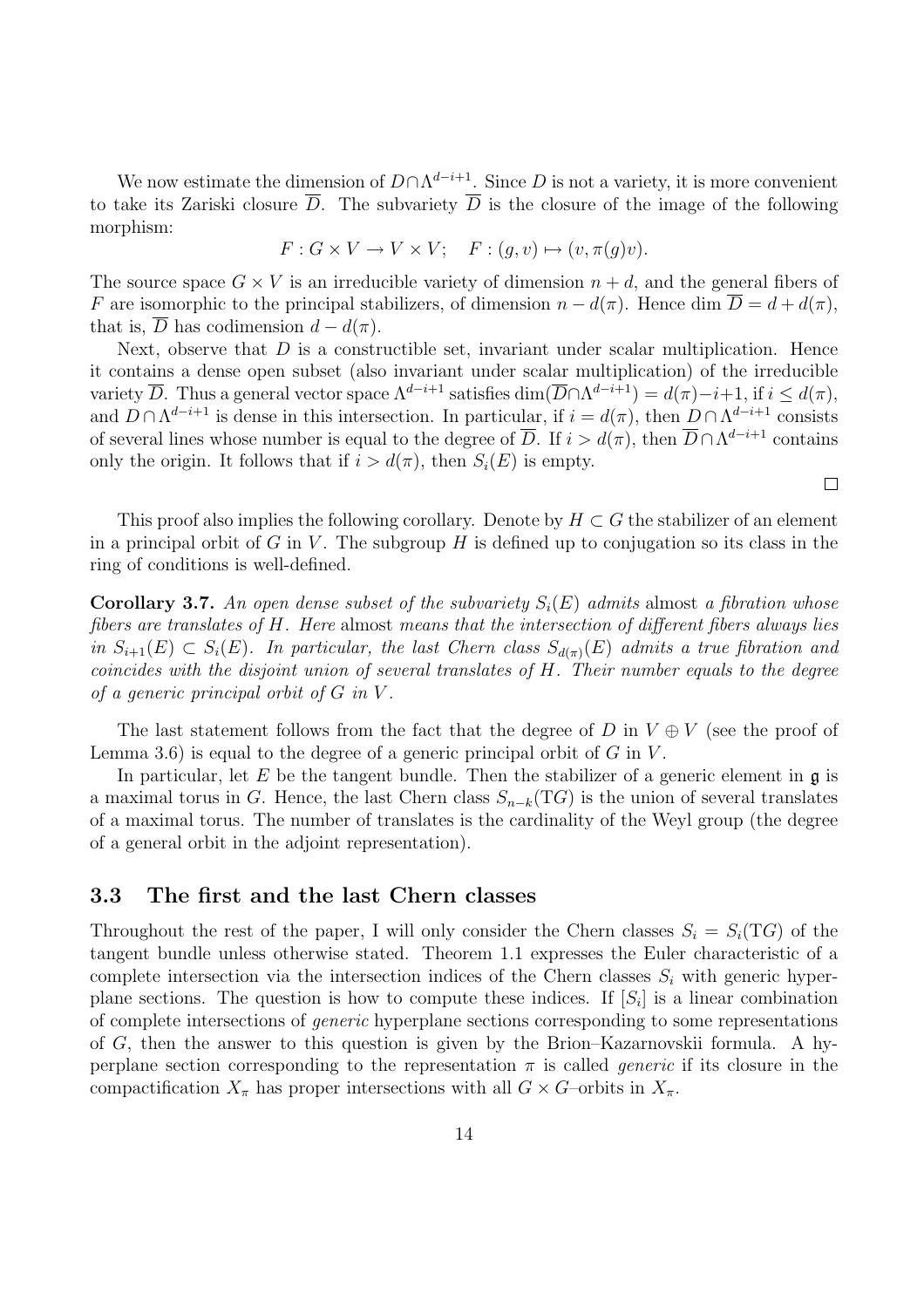In this subsection, I describe  $S_1$  as a generic hyperplane section. The description follows from a result of Rittatore [25]. One can also compute the intersection indices with the last Chern class  $S_{n-k}$ , because  $S_{n-k}$  is the union of translates of a maximal torus (see Corollary 3.7). However, it seems that in general the Chern class  $S_i$ , for  $i \neq 1$ , is not a sum of complete intersections. E.g. I can show that for  $G = SL_3(\mathbb{C})$  the Chern class  $[S_3]$  does not lie in the subring of  $C^*(G)$  generated by the classes of hypersurfaces.

**Description of**  $S_1$ . The result of Rittatore for the first Chern class of regular compactifications (see [25], Proposition 4) implies that the class  $[S_1]$  in the ring of conditions can be represented by the doubled sum of the closures of all codimension one Bruhat cells in G. Below I will deduce this description directly from the definition of  $S_1$ .

It is easy to show that  $S_1 \subset G$  is given by the equation  $\det(\text{Ad}(g) - A) = 0$  for a generic  $A \in End(\mathfrak{g})$ . Indeed, the first Chern class  $S_1(E)$  of any equivariant vector bundle E over G consists of elements  $q \in G$  such that the graph of the operator  $\pi(q)$  in  $V \oplus V$  has a nontrivial intersection with a generic subspace of dimension n in  $V \oplus V$  (see Remark 3.4). As a generic subspace, one can take the graph of a generic operator A on V. Then the graphs of operators  $\pi(g)$  and A have a nonzero intersection if and only if the kernel of the operator  $\pi(g) - A$  is nonzero.

The function  $\det(\text{Ad}(q) - A)$  is a linear combination of matrix coefficients corresponding to all exterior powers of the adjoint representation. Hence, the equation of  $S_1$  is the equation of a hyperplane section corresponding to the sum of all exterior powers of the adjoint representation. Denote this representation by  $\sigma$ . It is easy to check that the weight polytope  $P_{\sigma}$  coincides with the weight polytope of the irreducible representation  $\theta$  with the highest weight  $2\rho$  (here  $\rho$  is the half sum of all positive roots, or equivalently the sum of all fundamental weights). It remains to prove that  $S_1$  is generic, which means that the closure of  $S_1$  in  $X_{\sigma}$  intersects all  $G \times G$ -orbits along subvarieties of codimension one. The proof of Lemma 3.3 implies that this is true for the wonderful compactification, and the normalization of  $X_{\sigma}$  is the wonderful compactification by Theorem 2.1 (since  $P_{\theta} = P_{\sigma}$ ).

It is now easy to show that the doubled sum of the closures of all codimension one Bruhat cells in G is equivalent to  $S_1$ . This is because the closures of codimension one Bruhat cells are generic hyperplane sections corresponding to the irreducible representations with fundamental highest weights.

**Description of**  $S_{n-k}$ . By Corollary 3.7 the last Chern class  $S_{n-k}$  is the disjoint union of translates of a maximal torus. Their number is equal to the degree of a generic adjoint orbit in **g**. The latter is equal to the order of the Weyl group W. Denote by [T] the class of a maximal torus in the ring of conditions  $C^*(G)$ . Then the following identity holds in  $C^*(G)$ :

$$
[S_{n-k}] = |W|[T].
$$

The degree of  $\pi(T)$  can be computed using the formula of D.Bernstein, Khovanskii and Koushnirenko [18].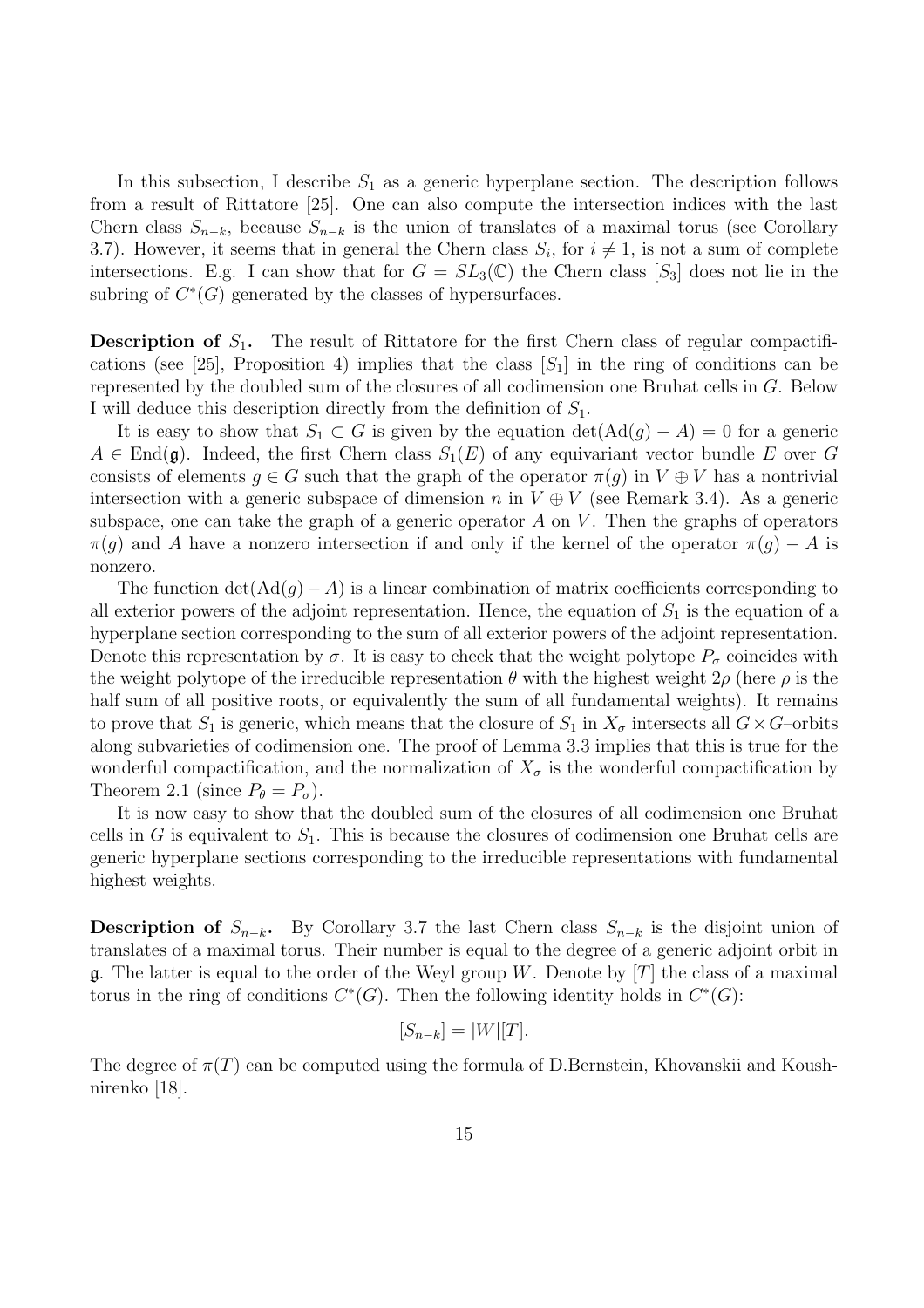#### 3.4 Examples

 $\mathbf{G} = \mathbf{SL}_2(\mathbb{C})$ . Consider the tautological embedding of G, namely,  $G = \{(a, b, c, d) \in \mathbb{C}^4 :$  $ad - bc = 1$ . Since the dimension of G is 3 and the rank is 1, by Lemma 3.6 we get that there are only two nontrivial Chern classes:  $S_1$  and  $S_2$ . Let us apply the results of the preceding subsection to find them. The first Chern class  $S_1$  is a generic hyperplane section corresponding to the second symmetric power of the tautological representation, i.e. to the representation  $\theta$ :  $SL_2(\mathbb{C}) \to SO_3(\mathbb{C})$ . In other words, it is the intersection of  $SL_2(\mathbb{C})$  with a generic quadric in  $\mathbb{C}^4$ . The second Chern class  $S_2$  (which is also the last one in this case) is the union of two translates of a maximal torus (or the intersection of  $S_1$  with a hyperplane in  $\mathbb{C}^4$ ).

Let  $\pi$  be a faithful representation of  $SL_2(\mathbb{C})$ . It is a direct sum of irreducible representations. Any irreducible representation of  $SL_2(\mathbb{C})$  is isomorphic to the *i*-th symmetric power of the tautological representation for some i. Its weight polytope is the line segment  $[-i, i]$ . Hence the weight polytope of  $\pi$  is the line segment  $[-n, n]$  where n is the greatest exponent of symmetric powers occurring in  $\pi$ . Then the matrix coefficients of  $\pi$  are polynomials in a, b, c, d of degree n. In this case, it is easy to compute the degrees of subvarieties  $\pi(G)$ ,  $\pi(S_1)$  and  $\pi(S_2)$  by the Bezout theorem. Then deg  $\pi(G) = 2n^3$ , deg  $\pi(S_1) = 4n^2$ , deg  $\pi(S_2) = 4n$ . Also, if one takes another faithful representation  $\sigma$  with the weight polytope  $[-m, m]$ , then the intersection index of  $S_1$  with two generic hyperplane sections corresponding to  $\pi$  and  $\sigma$ , equals to 4mn.

Since by Theorem 1.1 the Euler characteristic  $\chi(\pi)$  of a generic hyperplane section is equal to deg  $\pi(G)$  – deg  $\pi(S_1)$  + deg  $\pi(S_2)$ , we get

$$
\chi(\pi) = 2n^3 - 4n^2 + 4n.
$$

This answer was first obtained by Kaveh who used different methods [16].

If  $\pi$  is not faithful, i.e.  $\pi(SL_2(\mathbb{C})) = SO_3(\mathbb{C})$ , consider  $\pi$  as a representation of  $SO_3(\mathbb{C})$ . Then  $\chi(\pi)$  is two times smaller and equals to  $n^3 - 2n^2 + 2n$ .

Apply Theorem 1.1 to a curve  $C$  that is the complete intersection of two generic hyperplane sections corresponding to the representations  $\pi$  and  $\sigma$ . Then

$$
\chi(C) = H_{\pi} \cdot H_{\sigma} \cdot H_{\theta} - H_{\pi} \cdot H_{\sigma} \cdot (H_{\pi} + H_{\sigma}) = -2mn(m + n - 2).
$$

 $G = (\mathbb{C}^*)^n$  is a complex torus. In this case, all left-invariant vector fields are also rightinvariant since the group is commutative. Hence, they are linearly independent at any point of  $G = (\mathbb{C}^*)^n$  as long as their values at the identity are linearly independent. It follows that all subvarieties  $S_i$  are empty, and all the Chern classes vanish. Then Theorem 1 coincides with a theorem of D.Bernstein and Khovanskii [18].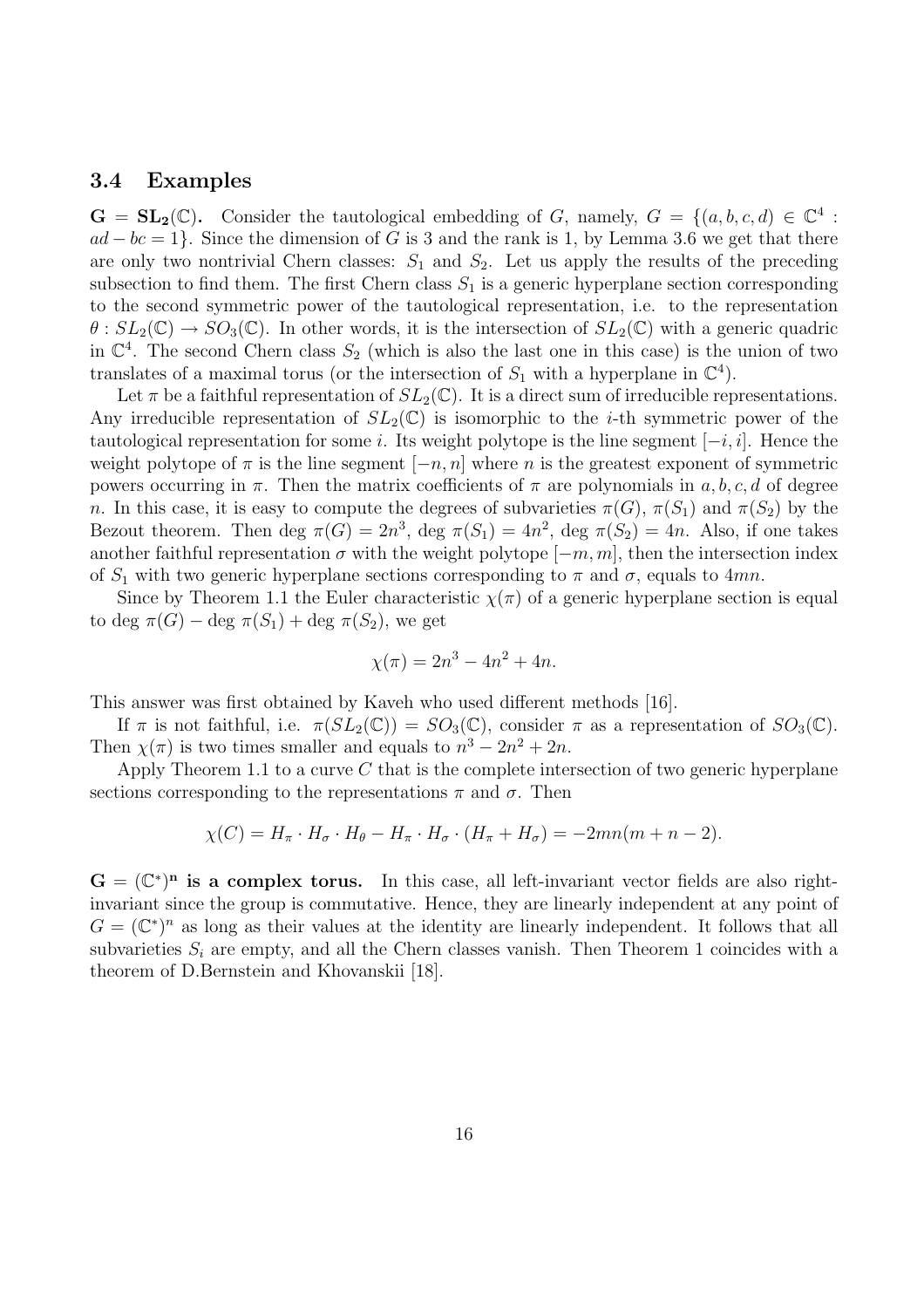## 4 Chern classes of regular compactifications and proof of Theorem 1.1

#### 4.1 Preliminaries

Chern classes of the tangent bundle. In this paragraph, I explain a method from [11], which in some cases allows to find the Chern classes of smooth varieties.

Let X be a smooth complex variety of dimension n, and let  $D \subset X$  be a divisor. Suppose that D is the union of l smooth irreducible hypersurfaces  $D_1, \ldots, D_l$  with normal crossings. One can relate the tangent bundle  $TX$  of X to the logarithmic tangent bundle, consisting of those vector fields that preserve the divisor D.

Let  $L_X(D_1), \ldots, L_X(D_l)$  be the line bundles over X associated with the hypersurfaces  $D_1, \ldots, D_l$ , respectively. I.e. the first Chern class of the bundle  $L_X(D_i)$  is the homology class of  $D_i$ . One can also associate with D the logarithmic tangent bundle  $V_X(D)$ . It is a holomorphic vector bundle over  $X$  of rank  $n$  that is uniquely defined by the following property. The holomorphic sections of  $V_X(D)$  over an open subset  $U \subset X$  consist of all holomorphic vector fields  $v(x)$  on U such that  $v(x)$  restricted to  $U \cap D_i$  is tangent to the hypersurface  $D_i$ for any i. The precise definition is as follows. Cover  $X$  by local charts. If a chart intersects the divisors  $D_{i_1}, \ldots, D_{i_k}$  choose local coordinates  $x_1, \ldots, x_n$  such that the equation of  $D_{i_j}$  in these coordinates is  $x_j = 0$ . Then  $V_X$  is given by the collection of trivial vector bundles spanned by the vector fields  $x_1 \frac{\partial}{\partial x}$  $\frac{\partial}{\partial x_1},\ldots,x_k\frac{\partial}{\partial x_k}$  $\frac{\partial}{\partial x_k}, \frac{\partial}{\partial x_k}$  $\frac{\partial}{\partial x_{k+1}},\ldots,\frac{\partial}{\partial x}$  $\frac{\partial}{\partial x_n}$  over each chart with the natural transition operators.

For a vector bundle E, denote by  $\mathcal{O}(E)$  the sheaf of its holomorphic sections.

**Proposition 4.1.** [11] There is an exact sequence of coherent sheaves

$$
0 \to \mathcal{O}(V_X(D)) \to \mathcal{O}(TX) \to \bigoplus_{i=1}^l \mathcal{O}(L_X(D_i)) \otimes_{\mathcal{O}_X} \mathcal{O}_{D_i} \to 0.
$$

In particular, the tangent bundle TX has the same Chern classes as the direct sum of the bundle  $V_X(D)$  with  $L_X(D_1), \ldots, L_X(D_l)$ .

Proposition 4.1 gives the answer for the Chern classes of X, when the Chern classes of  $V_X(D)$ are known. In particular, this is the case when X is a smooth toric variety, and  $D = X \setminus (\mathbb{C}^*)^n$ is the divisor at infinity. In this case, the vector bundle  $V_X(D)$  is trivial, and the Chern classes of TX can be found explicitly. This was done by Ehlers [11]. A more general class of examples is given by regular compactifications of reductive groups (see the next paragraph for the definition) and, more generally, of arbitrary spherical homogeneous spaces (see Section 5). In this case, the vector bundle  $V_X(D)$  is no longer trivial but still has a nice description, which is due to Brion [5]. I recall his result in Subsection 4.2 and use it to prove Theorem 1.1.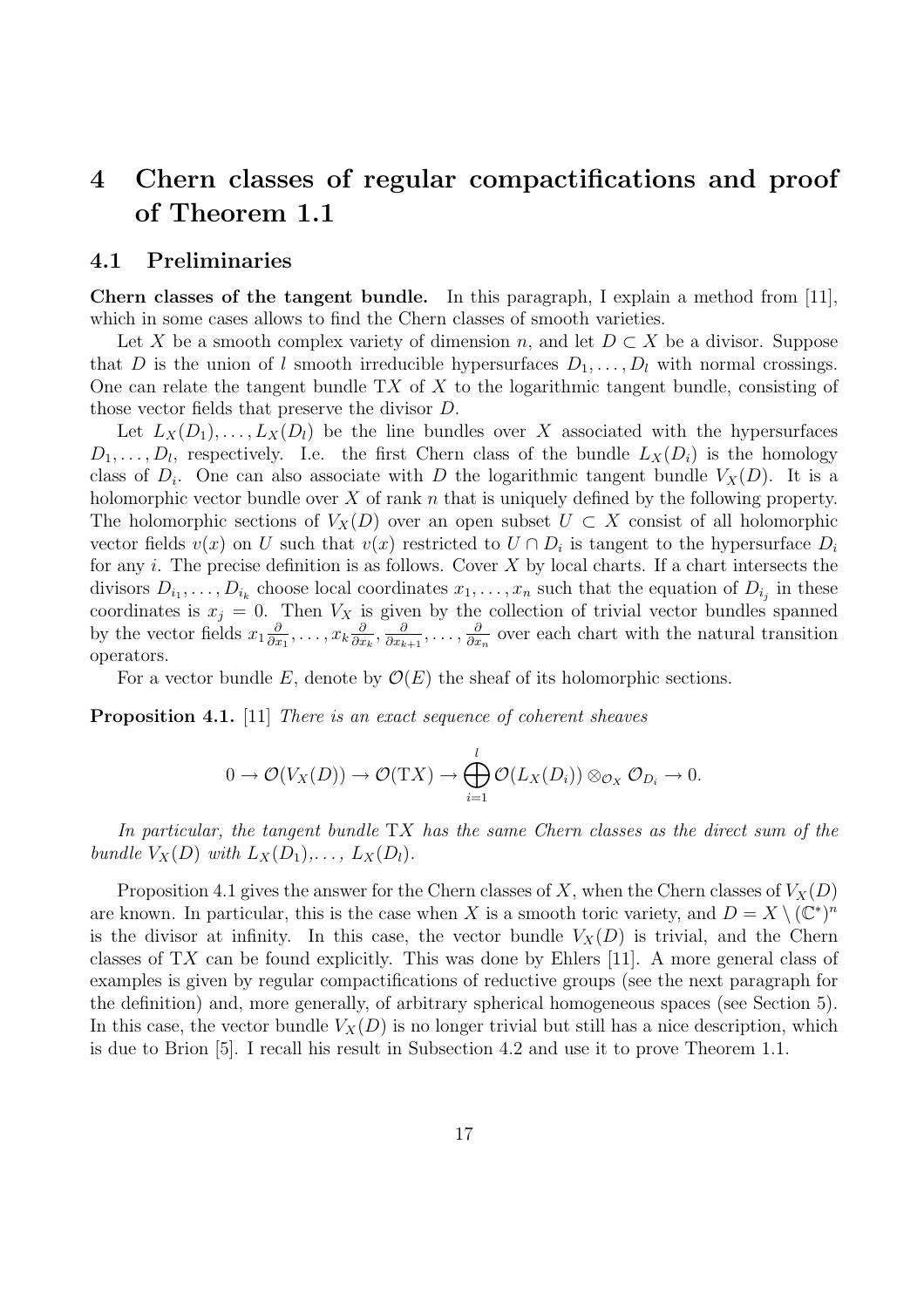Regular compactifications. In this paragraph, I will define the notion of regular compactifications of reductive groups following [6]. Let X be a smooth  $G \times G$ –equivariant compactification of a connected reductive group G of dimension n. Denote by  $\mathcal{O}_1, \ldots, \mathcal{O}_l$  the orbits of codimension one in X. Then the complement  $X \setminus G$  to the open orbit is the union of the closures  $\overline{\mathcal{O}}_1, \ldots, \overline{\mathcal{O}}_l$  of codimension one orbits.

**Definition 3.** A smooth  $G \times G$ –equivariant compactification X is called regular if the following three conditions are satisfied.

(1) The hypersurfaces  $\overline{\mathcal{O}}_1,\ldots,\overline{\mathcal{O}}_l$  are smooth and intersect each other transversally.

(2) The closure of any  $G \times G$ -orbit in  $X \setminus G$  coincides with the intersection of those hypersurfaces  $\overline{\mathcal{O}}_1, \ldots, \overline{\mathcal{O}}_l$  that contain it.

(3) For any point  $x \in X$  and its  $G \times G$ –orbit  $\mathcal{O}_x \subset X$ , the stabilizer  $(G \times G)_x \subset G \times G$ acts with a dense orbit on the normal space  $T_x X/T_x \mathcal{O}_x$  to the orbit.

This definition was introduced by E.Bifet, De Concini and Procesi in a more general setting ([2], see also Section 5).

If G is a complex torus, then the regularity of X is just equivalent to the smoothness. However, for other reductive groups, there exist compactifications that are smooth but not regular. In particular, it follows from Proposition 4.2 below that the compactification  $X_\pi$ associated with a representation  $\pi : G \to GL(V)$  (see Section 2) is regular if and only it is smooth and none of the vertices of the weight polytope of  $\pi$  lies on the walls of the Weyl chambers.

Regular compactifications of reductive groups generalize smooth toric varieties and retain many nice properties of the latter. E.g. any regular compactification  $X$  can be covered by affine charts  $X_{\alpha} \simeq \mathbb{C}^n$  in such a way that only k hypersurfaces  $\overline{\mathcal{O}}_{i_1}, \ldots, \overline{\mathcal{O}}_{i_k}$  intersect  $X_{\alpha}$ , and intersections  $\overline{\mathcal{O}}_{i_1} \cap X_\alpha, \ldots, \overline{\mathcal{O}}_{i_k} \cap X_\alpha$  are k coordinate hyperplanes in  $X_\alpha$  [9, 6]. Here k denotes the rank of G. In particular, all  $G \times G$ -orbits in X have codimension at most k, and all closed orbits have codimension k.

If G is of adjoint type, then it has the wonderful compactification  $X_{can}$ , which is regular. This example is crucial for the study of the other regular compactifications.

For arbitrary reductive group  $G$ , denote by  $X_{can}$  the wonderful compactification of the adjoint group of G. There is the following criterion of regularity.

**Proposition 4.2.** [6] Let X be a smooth  $G \times G$ -equivariant compactification of G. Then the condition that X is regular is equivalent to the existence of a  $G \times G$ -equivariant map from X to  $X_{can}$ .

E.g. if G is a complex torus, then the latter condition is always satisfied because  $X_{can}$  is a point in this case.

Thus the set of regular compactifications of G consists of all smooth  $G \times G$ –equivariant compactifications lying over  $X_{can}$ . In particular, for reductive groups of adjoint type the wonderful compactification is the minimal regular compactification.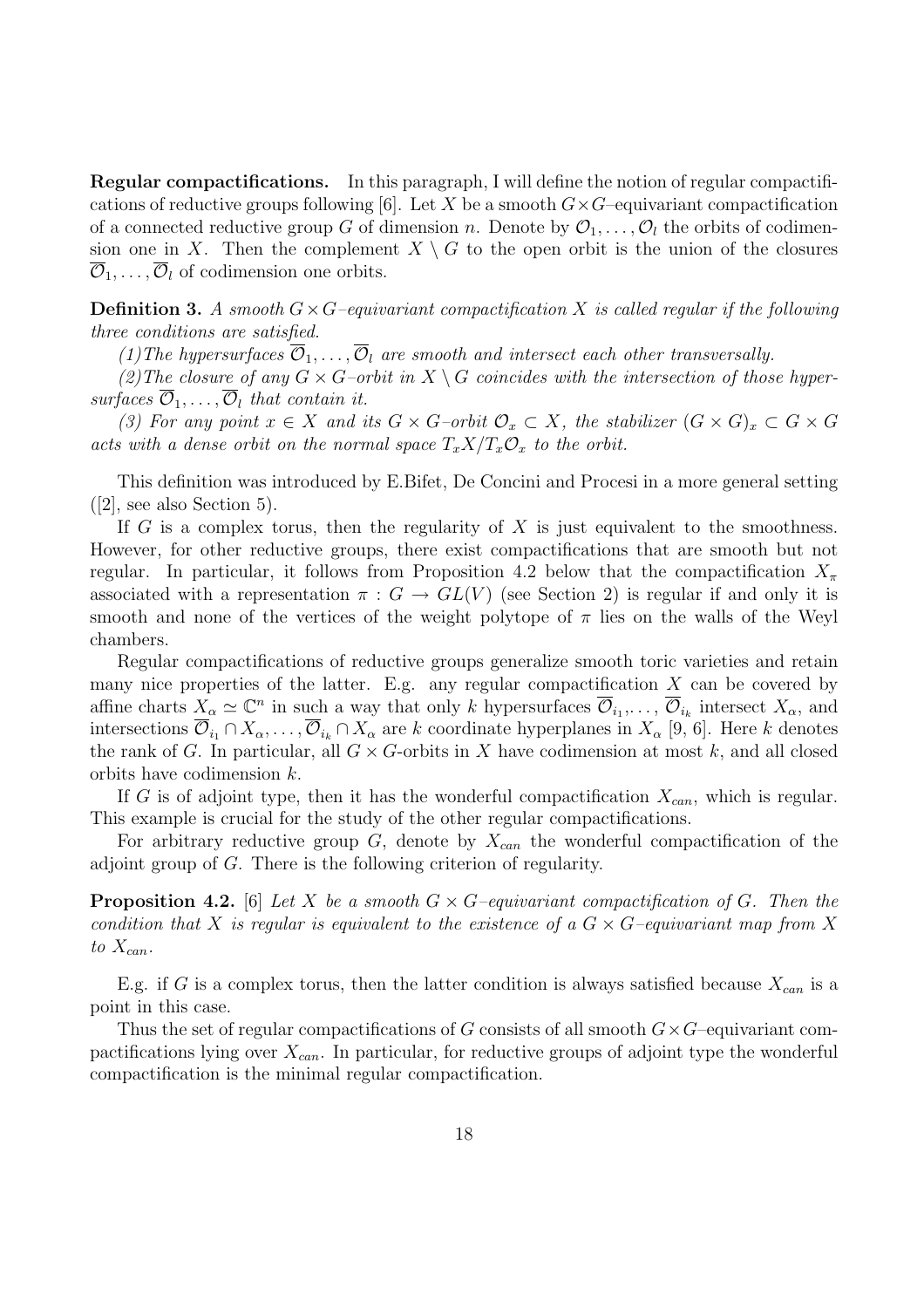### 4.2 Demazure bundle and the Chern classes of regular compactifications

In this subsection, I state a formula for the Chern classes of regular compactifications of reductive groups. It follows from a more general result proved for arbitrary toroidal spherical varieties by Brion [5]. This formula gives a description of the Chern classes in terms of two different collections of subvarieties. The first collection is given by the Chern classes of G, which are independent of a compactification, and the second is given by the closures of codimension one orbits, which are easy to deal with (in particular, all their intersection indices with other divisors can be computed via the Brion–Kazarnovskii theorem).

Let X be a regular compactification of G, and let  $\overline{\mathcal{O}}_1, \ldots, \overline{\mathcal{O}}_l$  be the closures of the  $G \times G$ orbits of codimension one in X. Then the tangent bundle  $TX$  of X can be described using the Demazure vector bundle  $V_{can}$  over the wonderful compactification  $X_{can}$  (see Example 1 from Subsection 3.2) and the line bundles corresponding to the hypersurfaces  $\overline{\mathcal{O}}_i$ .

Let  $L(\overline{\mathcal{O}}_1), \ldots, L(\overline{\mathcal{O}}_l)$  be the line bundles over X associated with the hypersurfaces  $\overline{\mathcal{O}}_1,\ldots,\overline{\mathcal{O}}_l$ , respectively. Let  $p: X \to X_{can}$  be the canonical map from Proposition 4.2, and let  $p^*(V_{can})$  be the pull-back of the Demazure vector bundle to X. It turns out that  $p^*(V_{can})$ coincides up to a trivial summand with the logarithmic tangent bundle corresponding to the boundary divisor  $X \setminus G$ .

**Theorem 4.3.** [5] The tangent bundle  $TX$  has the same Chern classes as the direct sum of the pull-back  $p^*(V_{can})$  with the line bundles  $L(\overline{\mathcal{O}}_1), \ldots, L(\overline{\mathcal{O}}_l)$ .

In the case when G is a complex torus, Theorem 4.3 was proved by Ehlers [11]. For arbitrary reductive groups, Theorem 4.3 follows from a more general result by Brion ([5], 1.6 Corollary 1).

This theorem implies the following formula for the Chern classes  $c_1(X), \ldots, c_n(X)$  of the tangent bundle of X. Let  $S_i = S_i(TG) \subset G$  for  $i = 1, ..., n - k$  be the Chern classes of the tangent bundle of G defined in the previous section (see Definition 1). Denote by  $S_i$  the closure of  $S_i$  in X. Note that  $\overline{S}_i$  has proper intersections with all  $G \times G$ -orbits in X (since this is already true for the wonderful compactification  $X_{can}$ , and X lies over  $X_{can}$ ).

**Corollary 4.4.** The total Chern class  $c(X) = 1 + c_1(X) + \ldots + c_n(X)$  coincides with the following product:

$$
c(X) = (1 + \overline{S}_1 + \ldots + \overline{S}_{n-k}) \cdot \prod_{i=1}^{l} (1 + \overline{O}_i).
$$

The product in this formula is the intersection product in the  $(c_{\mathcal{O}})$ homology ring of X.

Below I sketch the proof of Theorem 4.3 following mostly the proofs by Ehlers and Brion. The goal is to explain the main idea of their proofs, which is very transparent, and motivate the definition of the Chern classes  $S_i$ . In the torus case, this idea can be extended to a complete elementary proof. For more details see [11] and [5].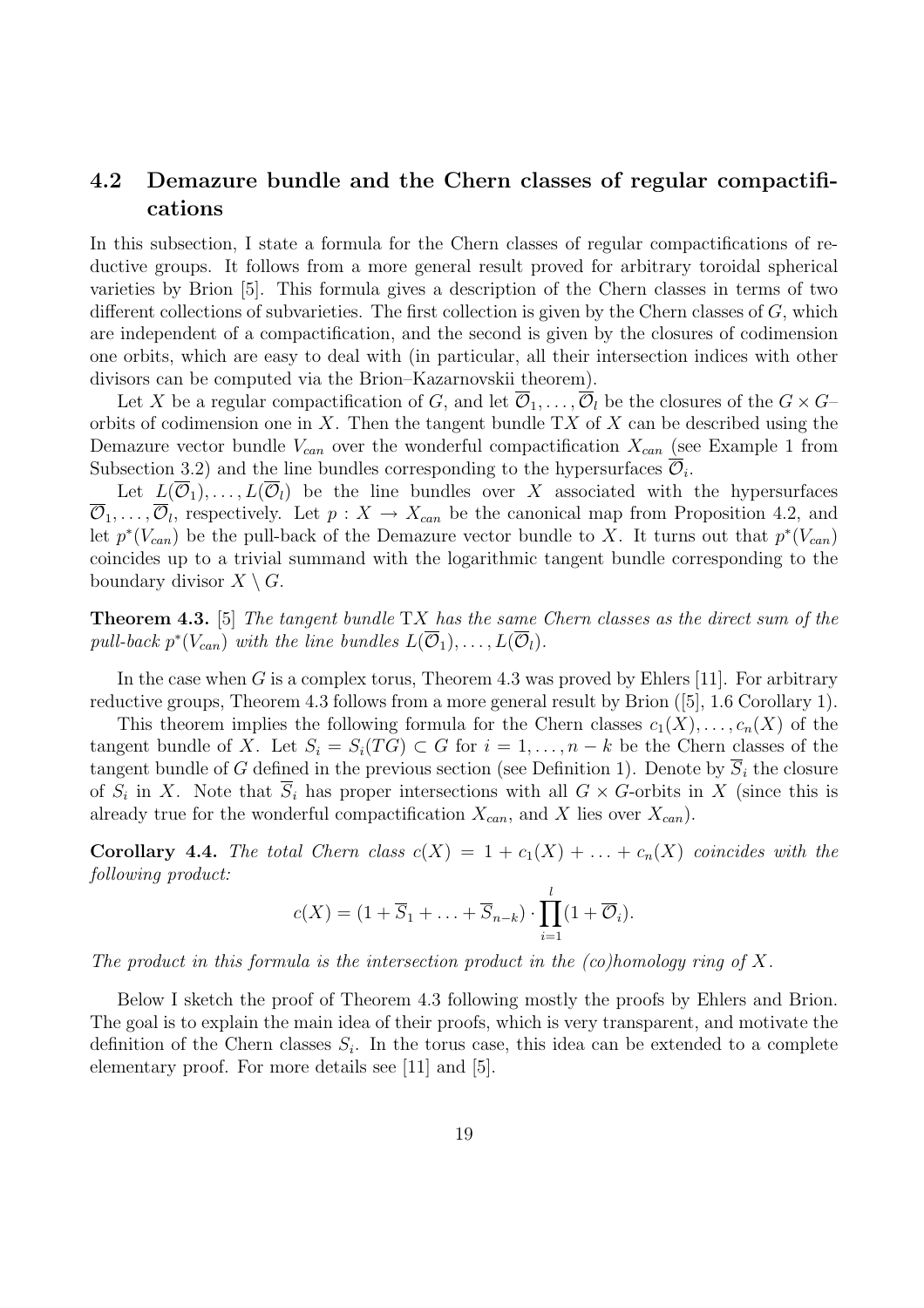Take *n* generic vector fields  $v_1, \ldots, v_n$  coming from the action of  $G \times G$ . It is not hard to show that  $v_1, \ldots, v_n$  are generic in the space of all  $C^{\infty}$ -smooth vector fields on X (it is enough to prove it for each affine chart on  $X$ ). Hence, their degeneracy loci give Chern classes of  $X$ . Note that these fields are not only  $C^{\infty}$ -smooth but also algebraic so their degeneracy loci are algebraic subvarieties in X.

The picture is especially simple in the torus case, because in this case  $v_1, \ldots, v_{n-i+1}$  are linearly dependent precisely on all orbits of codimension greater than or equal to  $i$  (since they all belong to the tangent bundle of the orbit) and independent on the other orbits. Hence, the *i*-th Chern class of X consists of all orbits of codimension at least *i*.

In the reductive case, the situation is more complicated because the degeneracy loci of  $v_1, \ldots, v_n$  have nontrivial intersections with the open orbit  $G \subset X$ . These intersections are exactly the Chern classes  $S_1, ..., S_{n-k}$  of G. So it seems more convenient to use the method described in Subsection 4.1 (see Proposition 4.1). Namely, consider the logarithmic tangent bundle  $V_X = V_X(X \setminus G)$  corresponding to the boundary divisor  $X \setminus G = \overline{\mathcal{O}}_1 \cup \ldots \cup \overline{\mathcal{O}}_l$ . Recall that c denotes the dimension of the center of G.

**Proposition 4.5.** The vector bundle  $V_X$  is isomorphic to the direct sum of the pull-back  $p^*(V_{can})$ with the trivial vector bundle  $E^c$  of rank c.

*Proof.* The vector fields coming from the action of  $G \times G$  on X are global sections of the bundle  $V_X$ , since they are tangent to all  $G \times G$ -orbits in X. It follows easily from condition (3) in the definition of regular compactifications that these global sections span the fiber of  $V_X$  at any point of X. Hence, the map  $\varphi_E : G \to G(n-c,(\mathfrak{g} \oplus \mathfrak{g})/\mathfrak{c})$  considered in Example 3 extends to a map  $p: X \to G(n-c, (\mathfrak{g} \oplus \mathfrak{g})/\mathfrak{c})$ . The rest follows from Example 3.  $\Box$ 

**Remark 4.6.** There is also another construction of the map  $p : X \to X_{can}$  by Brion (see [4]).

#### 4.3 Applications

In this subsection, I prove Theorem 1.1 using the formula for the Chern classes of regular compactifications (Corollary 4.4). Then I apply it to compute the Euler characteristic and the genus of a curve in  $G$ .

**Proof of Theorem 1.1.** First, define the notion of *generic* collection of hyperplane sections used in the formulation of Theorem 1.1. A collection of m hyperplane sections  $H_1, \ldots, H_m$ corresponding to representations  $\pi_1, \ldots, \pi_m$ , respectively, is called *generic*, if there exists a regular compactification X of G such that the closure  $\overline{H}_i$  of any hyperplane section  $H_i$  is smooth, and all possible intersections of  $\overline{H}_1, \ldots, \overline{H}_m$  with the closures of  $G \times G$ –orbits in X are transverse. E.g. one can take the compactification  $X_\pi$  corresponding to the tensor product  $\pi$ of the representations  $\pi_0, \pi_1, \ldots, \pi_m$ , where  $\pi_0$  is any irreducible representation with a strictly dominant highest weight. Then it is not hard to show that the set of all generic collections (with respect to the compactification  $X_{\pi}$ ) is an open dense subset in the space of all collections.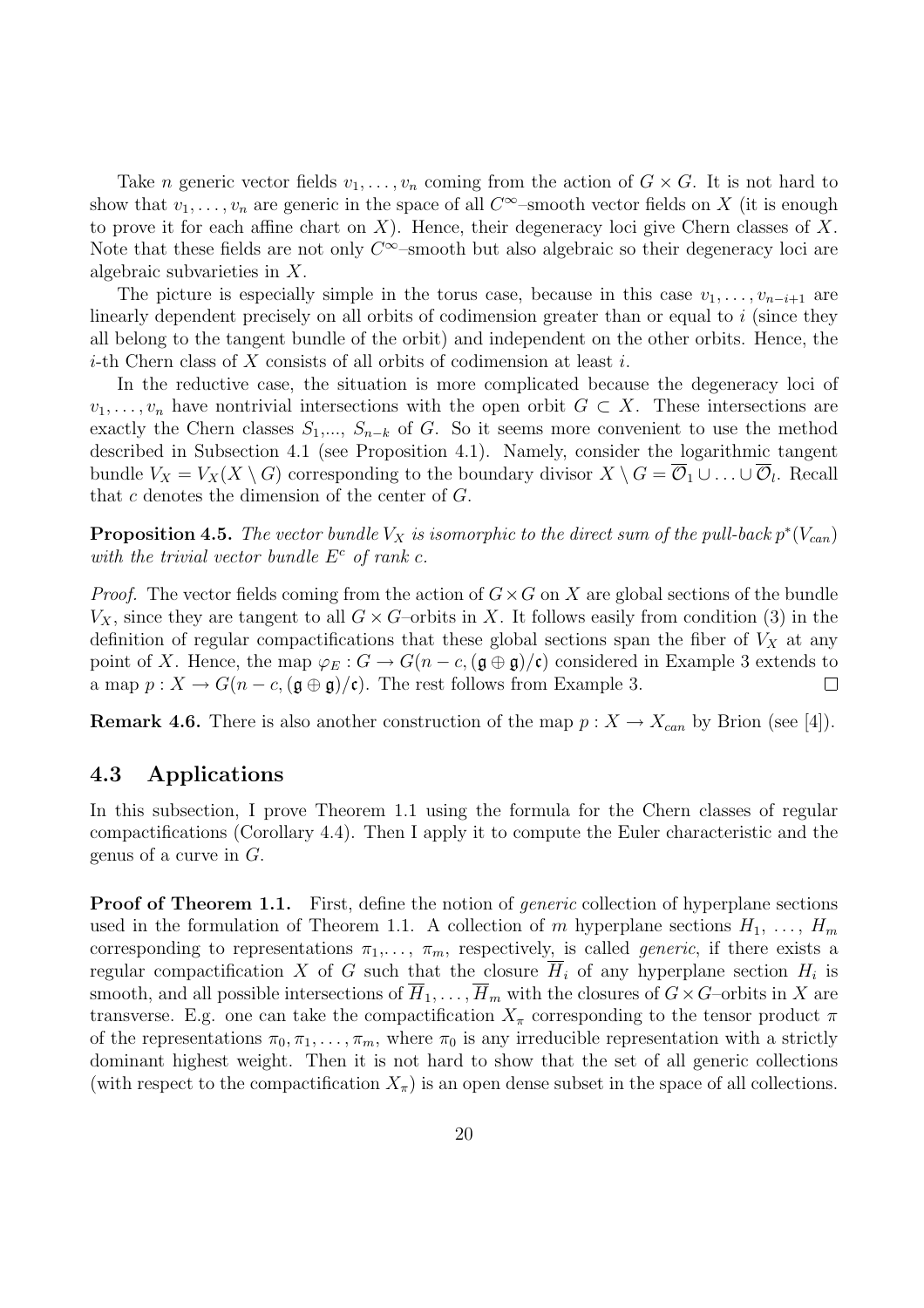So the closure  $Y = \overline{C}$  of  $C = H_1 \cap ... \cap H_m$  in X is the transverse intersection of smooth hypersurfaces. In particular, Y is smooth, and its normal bundle  $N<sub>Y</sub>$  in X is the direct sum of m line bundles corresponding to the hypersurfaces  $\overline{H}_i$ . The analogous statement is true for any subvariety of the form  $Y \cap \overline{O}_I$ , where  $I = \{i_1, \ldots, i_p\}$  is a subset of  $\{1, \ldots, l\}$  and  $\overline{\mathcal{O}}_I = \overline{\mathcal{O}}_{i_1} \cap \ldots \cap \overline{\mathcal{O}}_{i_p}$ . Let us find the Euler characteristic of  $Y \cap \overline{\mathcal{O}}_I$  using the classical adjunction formula. Denote by  $J = \{1, \ldots, l\} \setminus I$  the complement to the subset I. We get that  $\chi(Y \cap \mathcal{O}_I)$  is the term of degree n in the decomposition of the following intersection product in  $X$ :

$$
(1 + \overline{S}_1 + \ldots + \overline{S}_{n-k}) \cdot \prod_{s=1}^{m} H_s (1 + H_s)^{-1} \cdot \prod_{i \in I} \overline{\mathcal{O}}_i \cdot \prod_{j \in J} (1 + \overline{\mathcal{O}}_j).
$$
 (\*)

On the other hand, since the Euler characteristic is additive, and  $C = Y \setminus (\overline{O}_1 \cup ... \cup \overline{O}_l)$ , one can express the Euler characteristic  $\chi(C)$  in terms of the Euler characteristics  $\chi(Y \cap \overline{O}_I)$ over all subsets  $I \subset \{1, \ldots, l\}$ :

$$
\chi(C) = \sum_{I \subset \{1,\dots,l\}} (-1)^{|I|} \chi(Y \cap \overline{\mathcal{O}}_I). \tag{**}
$$

Combining formulas (∗) and (∗∗), we get the formula of Theorem 1.1. Indeed, we have that  $\chi(C)$  is the term of degree n in the decomposition of the following intersection product in X:

$$
(1+\overline{S}_1+\ldots+\overline{S}_{n-k})\cdot \prod_{s=1}^m H_s(1+H_s)^{-1}\cdot \left(\sum_{I\sqcup J=\{1,\ldots,l\}} (-1)^{|I|} \prod_{i\in I} \overline{\mathcal{O}}_i \prod_{j\in J} (1+\overline{\mathcal{O}}_j)\right).
$$

The sum in the parentheses is equal to 1, since for any commuting variables  $x_1, x_2, \ldots, x_l$ we have the identity:

$$
1 = \prod_{i=1}^{l} ((1 + x_i) - x_i) = \sum_{I \sqcup J = \{1, \dots, l\}} (-1)^{|I|} \prod_{i \in I} x_i \prod_{j \in J} (1 + x_j).
$$

**Computation for a curve.** Apply Theorem 1.1 and the formula for the first Chern class  $S_1$ to a curve in G. We get that if  $C = H_1 \cap ... \cap H_{n-1}$  is a complete intersection of  $n-1$  generic hyperplane sections, then

$$
\chi(C) = (S_1 - H_1 - \ldots - H_{n-1}) \cdot \prod_{i=1}^{n-1} H_i.
$$

Since  $S_1$  is also a generic hyperplane section, the computation of  $\chi(C)$  reduces to the computation of the intersection indices of hyperplane sections.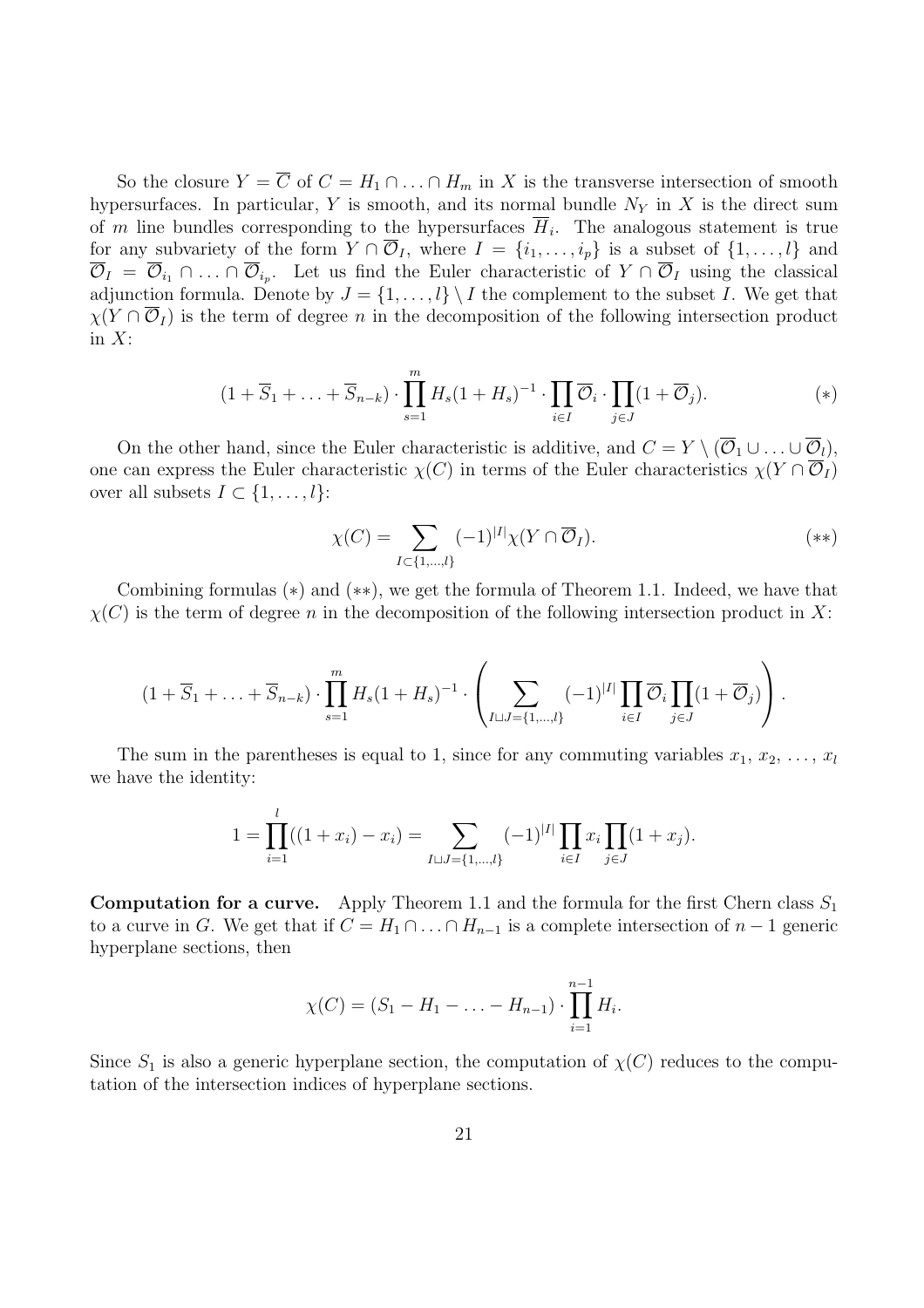Recall the Brion-Kazarnovskii formula for such intersection indices. Denote by  $R^+$  the set of all positive roots of G. Recall that  $\rho$  denotes the half of the sum of all positive roots of G and  $L_T$  denotes the character lattice of a maximal torus  $T \subset G$ . Since G is reductive, we can assume that g is embedded into  $\mathfrak{gl}(W)$  so that the trace form  $\text{tr}(A, B) = \text{tr}(AB)$  for  $A, B \in \mathfrak{gl}(W)$  is nondegenerate on g. Then the inner product  $(\cdot, \cdot)$  on  $L_T \otimes \mathbb{R}$  used in Theorem 4.7 is given by the trace form on **g**. Choose a Weyl chamber  $\mathcal{D} \subset L \otimes \mathbb{R}$ .

**Theorem 4.7.** [4, 17] If  $H_{\pi}$  is a hyperplane section corresponding to a representation  $\pi$  with the weight polytope  $P_{\pi} \subset L_T \otimes \mathbb{R}$ , then the self-intersection index of  $H_{\pi}$  in the ring of conditions is equal to

$$
n! \int\limits_{P_{\pi} \cap \mathcal{D}} \prod_{\alpha \in R^+} \frac{(x, \alpha)^2}{(\rho, \alpha)^2} dx.
$$

The measure dx on  $L_T \otimes \mathbb{R}$  is normalized so that the covolume of  $L_T$  is 1.

This theorem in particular implies that the self-intersection index  $H_{\pi}^{n}$  depends not on a representation but only on its weight polytope. Note also that the integrand is invariant under the action of the Weyl group.

Let  $H_1, \ldots, H_n$  be n generic hyperplane sections corresponding to different representations  $\pi_1, \ldots, \pi_n$ . To compute their intersection index one needs to take the *polarization* of  $H^n_{\pi}$ . Namely, the formula of Theorem 4.7 gives a polynomial function  $D(P)$  of degree n on the space of all virtual polytopes  $P \subset L_T \otimes \mathbb{R}$  (the addition in this space is the Minkowski sum). The *polarization*  $D_{pol}$  is the unique symmetric *n*-linear form on this space such that  $D_{pol}(P_{\pi},\ldots,P_{\pi}) = D(P_{\pi}).$  Then  $D_{pol}(P_{\pi_1},\ldots,P_{\pi_n})$  is the intersection index  $H_1 \cdot \ldots \cdot H_n$ . For instance, it can be found by applying the differential operator  $\frac{1}{n!}$  $\partial^n$  $\frac{\partial^n}{\partial t_1...\partial t_n}$  to the function  $F(t_1,\ldots,t_n) = D(t_1P_{\pi_1} + \ldots + t_nP_{\pi_n}).$  E.g. if  $P_{\pi_2} = \ldots = P_{\pi_n}$ , then the computation of  $D_{pol}(P_{\pi_1},\ldots,P_{\pi_n})=\frac{1}{n}$ **∂** ∂t + ... +  $t_n P_{\pi_n}$ ). E.g. if  $P_{\pi_2} = ... = P_{\pi_n}$ , then the computation  $\Big|_{t=0} D(t P_{\pi_1} + P_{\pi_2})$  reduces to the integration over the facets of  $P_{\pi_2}$ .

Thus we get the following answer for  $\chi(C)$ . For simplicity, the answer is given in the case when  $\pi_1 = \ldots = \pi_{n-1} = \pi$ . Then its polarization provides the answer in the general case. Denote by  $P_{2\rho}$  the weight polytope of the irreducible representation of G with the highest weight  $2\rho$ .

**Corollary 4.8.** Let  $C$  be a curve obtained as the transverse intersection of a generic collection of  $n-1$  hyperplane sections corresponding to the representation  $\pi$ . Then

$$
\chi(C) = D_{pol}(P_{2\rho}, P_{\pi}, \dots, P_{\pi}) - (n-1)D(P_{\pi})
$$

A similar answer can be obtained for the genus of C since it is equal to the genus of the compactified curve  $\overline{C} \subset X_{\pi}$ . Hence,  $g(C) = g(\overline{C}) = 1 - \chi(\overline{C})/2$ . To compute the Euler characteristic of  $\overline{C}$  we need to sum up  $\chi(C)$  and the number of points in  $\overline{C} \setminus C$ . The latter is the intersection index of  $H_{\pi}^{n-1}$  with the codimension one orbits in  $X_{\pi}$  and can be again computed by the Brion-Kazarnovskii formula. Choose l facets  $F_1, \ldots, F_l$  of  $P_\pi$  so that they parameterize the codimension one orbits in  $X_{\pi}$ . This means that each orbit of the Weyl group acting on the facets of  $P_\pi$  contains exactly one  $F_i$  (see Theorem 2.1).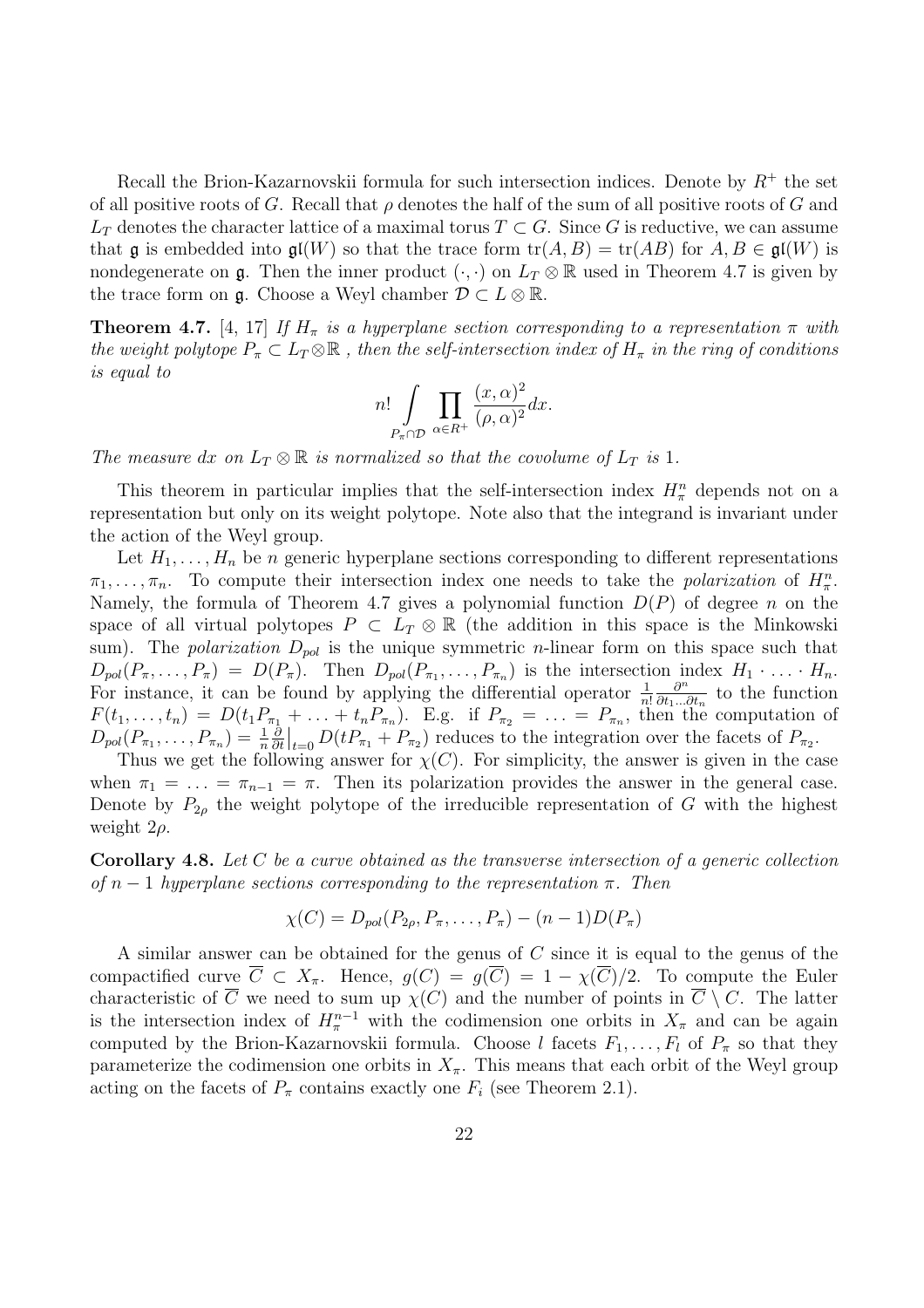**Corollary 4.9.** The genus  $q(C)$  of C is given by the following formula:

$$
g(C) = 1 - \frac{1}{2} \left( \chi(C) + (n-1)! \sum_{i=1}^{l} \int_{F_i \cap \mathcal{D}} \prod_{\alpha \in R^+} \frac{(x, \alpha)^2}{(\rho, \alpha)^2} dx \right)
$$

The measure dx on a facet  $F_i$  is normalized as follows. Let  $H \subset L \otimes \mathbb{R}$  be the hyperplane containing  $F_i$ . Then the covolume of the sublattice  $L \cap H$  in H is equal to 1.

In the above answer, one can rewrite the polarization  $D_{pol}(P_{2\rho}, P_{\pi}, \ldots, P_{\pi})$  in terms of the integrals over the facets of  $P_{\pi}$ . E.g. in the case when  $\pi$  is the irreducible representation with integrals over the facets of  $F_{\pi}$ . E.g. in the case when  $\pi$  is the frieducible representation<br>a strictly dominant highest weight  $\lambda$ , the answer takes the following form. Let  $2\rho = \sum_{i=1}^{k}$  $\sum_{i=1}^k a_i \alpha_i$ be the decomposition of  $2\rho$  in the basis of simple roots  $\alpha_1, \ldots, \alpha_k$ .

$$
\chi(C) = n! \left( \frac{1}{n} \sum_{i=1}^{k} [a_i \int_{F_i \cap \mathcal{D}} \prod_{\alpha \in R^+} \frac{(x, \alpha)^2}{(\rho, \alpha)^2} dx \right) - (n-1) \int_{P_{\pi} \cap \mathcal{D}} \prod_{\alpha \in R^+} \frac{(x, \alpha)^2}{(\rho, \alpha)^2} dx \right).
$$
  

$$
g(C) = 1 - \frac{n!}{2} \left( \frac{1}{n} \sum_{i=1}^{k} [(a_i + 1) \int_{F_i \cap \mathcal{D}} \prod_{\alpha \in R^+} \frac{(x, \alpha)^2}{(\rho, \alpha)^2} dx \right) - (n-1) \int_{P_{\pi} \cap \mathcal{D}} \prod_{\alpha \in R^+} \frac{(x, \alpha)^2}{(\rho, \alpha)^2} dx \right)
$$

## 5 The case of regular spherical varieties

The results of this paper concerning the Chern classes of the tangent bundle can be generalized straightforwardly to the case of arbitrary spherical homogeneous space. In this section, I briefly outline how this can be done.

Let G be a connected complex reductive group of dimension  $r$ , and let H be a closed algebraic subgroup of G. Suppose that the homogeneous space  $G/H$  is spherical, i.e. the action of G on the homogeneous space  $G/H$  by left multiplication is spherical. In the preceding sections, we considered a particular case of such homogeneous spaces, namely, the space  $(G \times G)/G \simeq G$ .

The definition of the Chern classes  $S_i$  of the tangent bundle  $T(G/H)$  can be repeated verbatim for  $G/H$ . Denote the dimension of  $G/H$  by n. There is a space of vector fields on  $G/H$  coming from the action of G. Take n arbitrary vector fields  $v_1, \ldots, v_n$  of this type. Define the subvariety  $S_i \subset G/H$  as the set of all points  $x \in G/H$  such that the vectors  $v_1(x), \ldots, v_{n-i+1}(x)$  are linearly dependent.

Denote by  $\mathfrak{h} \subset \mathfrak{g}$  the Lie algebra of the subgroup H. Again, there is the Demazure map  $p: G/H \to G(r-n, \mathfrak{g})$ , which takes  $g \in G/H$  to the Lie subalgebra  $g\mathfrak{h}g^{-1}$ . Denote by  $X_{can}$ the closure of  $p(X)$  in the Grassmannian  $G(r - n, \mathfrak{g})$ . This is a compactification of a spherical homogeneous space  $G/N(\mathfrak{h})$ , where  $N(\mathfrak{h}) \subset G$  is the normalizer of  $\mathfrak{h}$ . Brion conjectured that if H coincides with  $N(H)$ , then the compactification  $X_{can}$  is smooth, and hence, regular [5]. F. Knop proved that under the same assumption the normalization of  $X_{can}$  is smooth [22]. The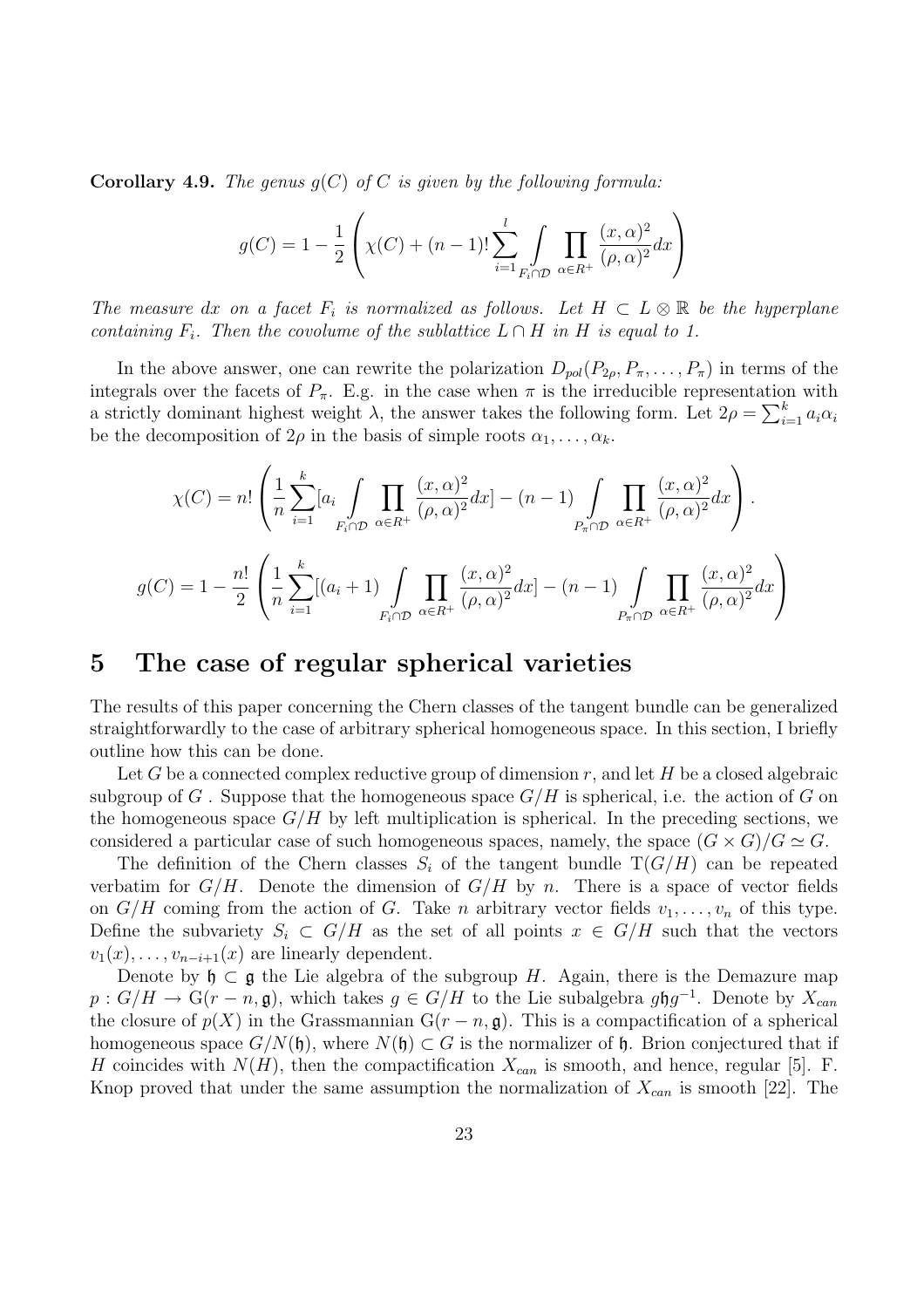conjecture has been proved for semisimple Lie algebras of type A by D. Luna [23], and in type D by P. Bravi and G. Pezzini [3]. In the general case, one can still define the Demazure bundle over  $X_{can}$  as the restriction of the tautological quotient vector bundle over  $G(r - n, \mathfrak{g})$ .

Since we have not used the regularity of  $X_{can}$  in the proof of Lemma 3.3 the same arguments imply two facts. First, for a generic choice of vector fields  $v_1, \ldots, v_n$ , the resulting subvariety  $S_i$  belongs to a fixed class  $[S_i]$  in the ring of conditions. Second, for any compactification X of  $G/H$  lying over  $X_{can}$  the closure of a generic  $S_i$  in X intersects properly any orbit of X. Repeating the proof of Lemma 3.6 one can also show that  $S_i$  is empty unless  $i \leq n - k$ . Here k is the difference between the ranks of G and of H. Therefore, we have  $n-k$  well-defined classes  $[S_1], \ldots, [S_{n-k}]$  in the ring of conditions  $C^*(G/H)$ . Recently, M. Brion and I. Kausz proved that the G–equivariant Chern classes of the Demazure bundle also vanish for  $i > n - k$  [7].

To extend Theorem 1.1 to an arbitrary spherical homogeneous space one can use the same description of the Chern classes of its regular compactifications. The definition of regular compactifications repeats Definition 3.

**Theorem 5.1.** Let X be a regular compactification of  $G/H$ . Then the total Chern class of X equals to

$$
(1 + \overline{S}_1 + \ldots + \overline{S}_{n-k}) \cdot \prod_{i=1}^{l} (1 + \overline{O}_i).
$$

This description also follows from Subsection 4.1. The proof uses the methods mentioned in Subsection 4.2. In fact, regular compactifications of spherical homogenous spaces arise naturally when one try to apply these methods to a wider class of varieties with a group action. Namely, suppose that a connected complex affine group  $G$  of dimension  $r$  acts on a compact smooth irreducible complex variety  $X$  with a finite number of orbits. Then there is a unique open orbit in X isomorphic to  $G/H$  for some subgroup  $H\subset G$ , so X can be regarded as a compactification of  $G/H$ . Denote by  $\mathcal{O}_1, \ldots, \mathcal{O}_l$  the orbits of codimension one in X. Then one can describe the tangent bundle of  $X$  exactly by the methods mentioned in Subsection 4.2 if the following conditions hold. First, the hypersurfaces  $\overline{\mathcal{O}}_1, \ldots, \overline{\mathcal{O}}_l$  are smooth and intersect each other transversally (this allows to apply Ehlers' method to the divisor  $X\setminus (G/H) = \overline{\mathcal{O}}_1 \cup \ldots \cup \overline{\mathcal{O}}_l$ ). Second, the vector bundle  $V_X$  (defined as in Subsection 4.2) is generated by its global sections  $v_1, \ldots, v_r$ , where  $v_1, \ldots, v_r$  are infinitesimal generators of the action of G on X (this allows to give a uniform description of  $V_X$  for all compactifications of  $G/H$  satisfying these conditions). It is not hard to check that these two conditions are equivalent to the definition of regular compactifications.

It turns out that a homogeneous space  $G/H$  admits a regular compactification if and only if  $G/H$  is spherical [1]. Regular compactifications of arbitrary spherical homogeneous spaces are exactly their smooth *toroidal* compactifications [1]. A compactification  $X$  of the spherical homogeneous space  $G/H$  is called *toroidal* if for any codimension one orbit of a Borel subgroup of G acting on  $G/H$ , its closure in X does not contain any G-orbit in X.

The proof of Theorem 1.1 goes without any change for complete intersections in arbitrary spherical homogeneous space  $G/H$ . Let  $H_1, \ldots, H_m$  be smooth hypersurfaces in some regular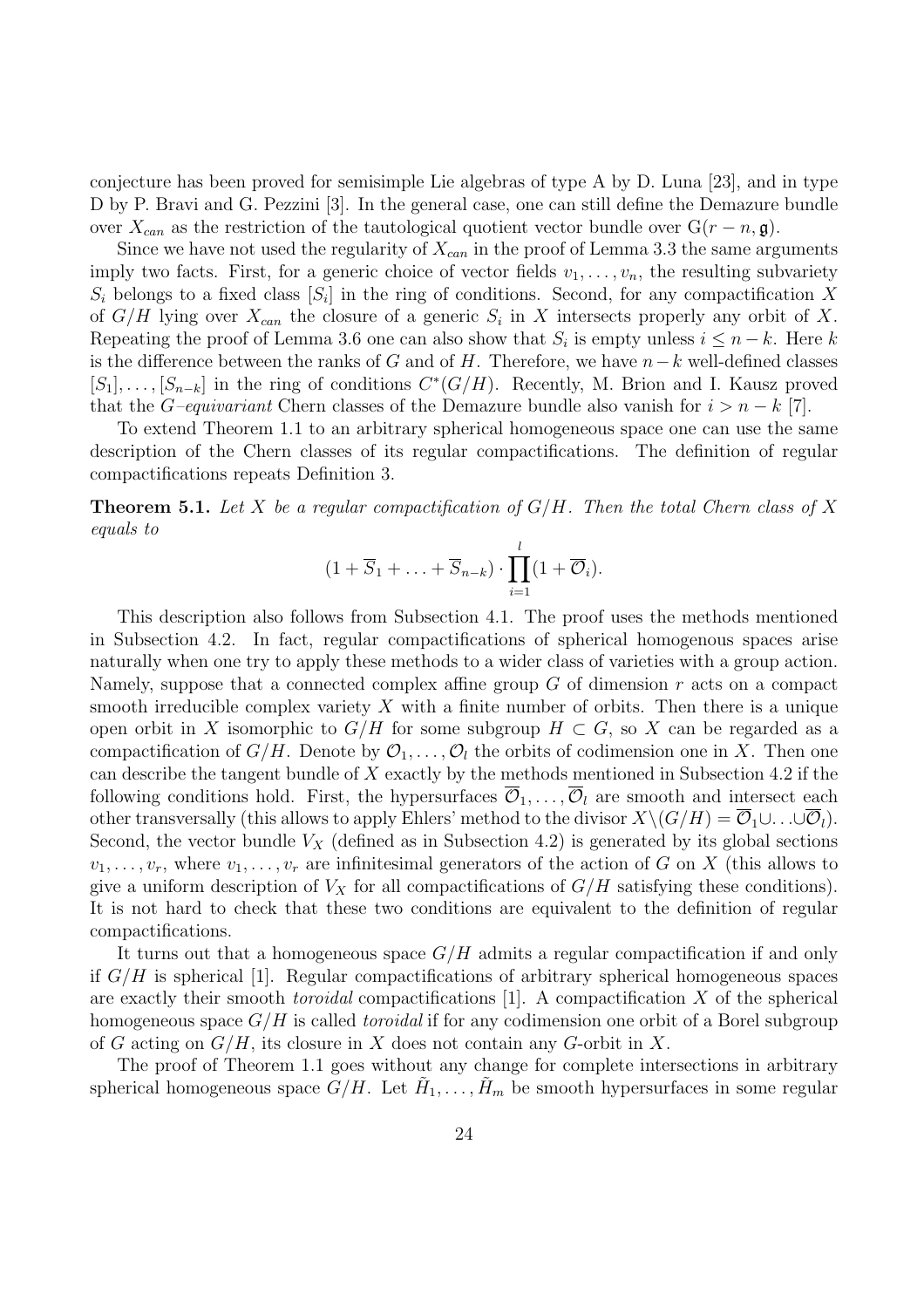compactification of  $G/H$ . Suppose that all possible intersections of  $H_i$  with the closures of G–orbits are transverse.

**Theorem 5.2.** Let  $H_1, \ldots, H_m \subset G/H$  be the hypersurfaces  $\tilde{H}_i \cap (G/H)$ , and let  $C = H_1 \cap$  $\ldots \cap H_m$  be their intersection. Then the Euler characteristic of C equals to the term of degree n in the decomposition of

$$
(1+S_1+\ldots+S_{n-k})\cdot \prod_{i=1}^m H_i(1+H_i)^{-1}.
$$

The products are taken in the ring of conditions  $C(G/H)$ .

For instance, if  $G/H$  is compact, then the  $S_i$  become the usual Chern classes and the above formula coincides with the classical adjunction formula. However, if  $G/H$  is noncompact then the Chern classes in the usual sense (as degeneracy loci of *generic* vector fields on  $G/H$ ) do not usually yield the adjunction formula (although they do for  $G = (\mathbb{C}^*)^n$ ). Indeed, when the homogeneous space is a noncommutative reductive group, all usual Chern classes are trivial but as we have seen  $\chi(H) \neq (-1)^n H^n$  even for one smooth hypersurface H. Theorem 5.2 shows that the adjunction formula still holds for noncompact spherical homogeneous spaces, if one replaces the usual Chern classes with the refined Chern classes  $S_i$  that are defined as the degeneracy loci of the vector fields coming from the action of G.

## References

- [1] Frédéric Bien and Michel Brion. Automorphisms and local rigidity of regular varieties. Compositio Math., 104(1):1–26, 1996.
- [2] E. Bifet, C. De Concini, and C. Procesi. Cohomology of regular embeddings. Adv. in Math., 82(1):1–34, 1990.
- [3] P. Bravi and G. Pezzini. Wonderful varieties of type D. arXiv.org/math.AG/0410472.
- [4] Michel Brion. Groupe de Picard et nombres caracteristiques des varietes spheriques. Duke Math J., 58(2):397–424, 1989.
- [5] Michel Brion. Vers une généralisation des espaces symétriques. *J. Algebra*,  $134(1):115-143$ , 1990.
- [6] Michel Brion. The behaviour at infinity of the Bruhat decomposition. Comment. Math. Helv., 73(1):137–174, 1998.
- [7] Michel Brion and Ivan Kausz. Vanishing of top equivariant Chern classes of regular embeddings. preprint arxiv.org/math.AG/0503196.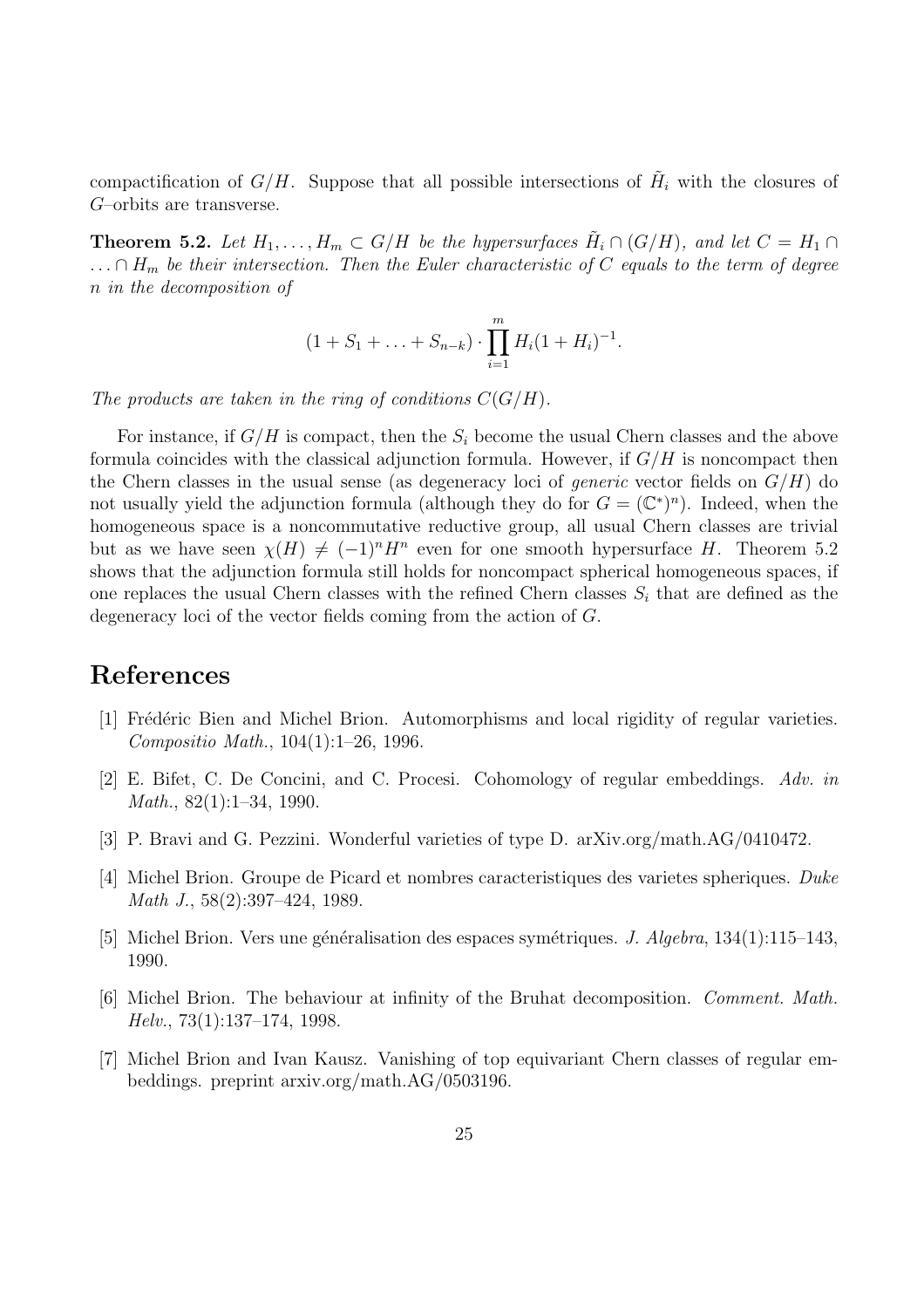- [8] C. De Concini. Equivariant embeddings of homogeneous spaces. In Proceedings of the International Congress of Mathematicians (Berkeley, California, USA), volume 1,2, pages 369–377, Providence, RI, 1986. Amer. Math. Soc.
- [9] C. De Concini and C. Procesi. Complete symmetric varieties I. In Invariant theory (Montecatini, 1982), volume 996 of Lect. Notes in Math., pages 1–44, Berlin, 1983. Springer.
- [10] C. De Concini and C. Procesi. Complete symmetric varieties II Intersection theory. In Algebraic groups and related topics (Kyoto/Nagoya, 1983), volume 6 of Adv. Stud. Pure Math., pages 481–513, Amsterdam, 1985. North-Holland.
- [11] F. Ehlers. Eine Klasse komplexer Mannigfaltigkeiten und die Aufl¨osung einiger isolierter Singularitäten. *Math. Ann.*, 218(2):127–157, 1975.
- [12] W. Fulton. *Intersection theory*. Springer, Berlin, 1984.
- [13] I.M. Gelfand, M.M. Kapranov, and A.V. Zelevinsky. Generalized Euler integrals and Ahypergeometric functions. Adv. Math., 84(2):255–271, 1990.
- [14] P. Griffiths and J. Harris. Principles of algebraic geometry. Pure and Applied Mathematics. Wiley-Interscience [John Wiley & Sons], New York, 1978.
- [15] M. Kapranov. Hypergeometric functions on reductive groups. In Integrable systems and algebraic geometry (Kobe/Kyoto, 1997), pages 236–281, River Edge, NJ, 1998. World Sci. Publishing.
- [16] Kiumars Kaveh. Morse theory and Euler characteristic of sections of spherical varieties. Transformation Groups, 9(1):47–63, 2004.
- [17] B.Ya. Kazarnovskii. Newton polyhedra and the Bezout formula for matrix-valued functions of finite-dimensional representations. Funct. Anal. Appl., 21(4):319–321, 1987.
- [18] A.G. Khovanskii. Newton polyhedra, and the genus of complete intersections. Funct. Anal. Appl.,  $12(1):38-46$ , 1978.
- [19] Valentina Kiritchenko. A Gauss-Bonnet theorem, Chern classes and an adjunction formula for reductive groups. PhD thesis, University of Toronto, Toronto, Ontario, 2004.
- [20] S.L. Kleiman. The transversality of a general translate. Compositio Mathematica, 28(3):287–297, 1974.
- [21] Friedrich Knop. The Luna-Vust theory of spherical embeddings. In Proceedings of the Hyderabad Conference on Algebraic Groups (Hyderabad, 1989), pages 225–249, Madras, 1991. Manoj Prakashan.